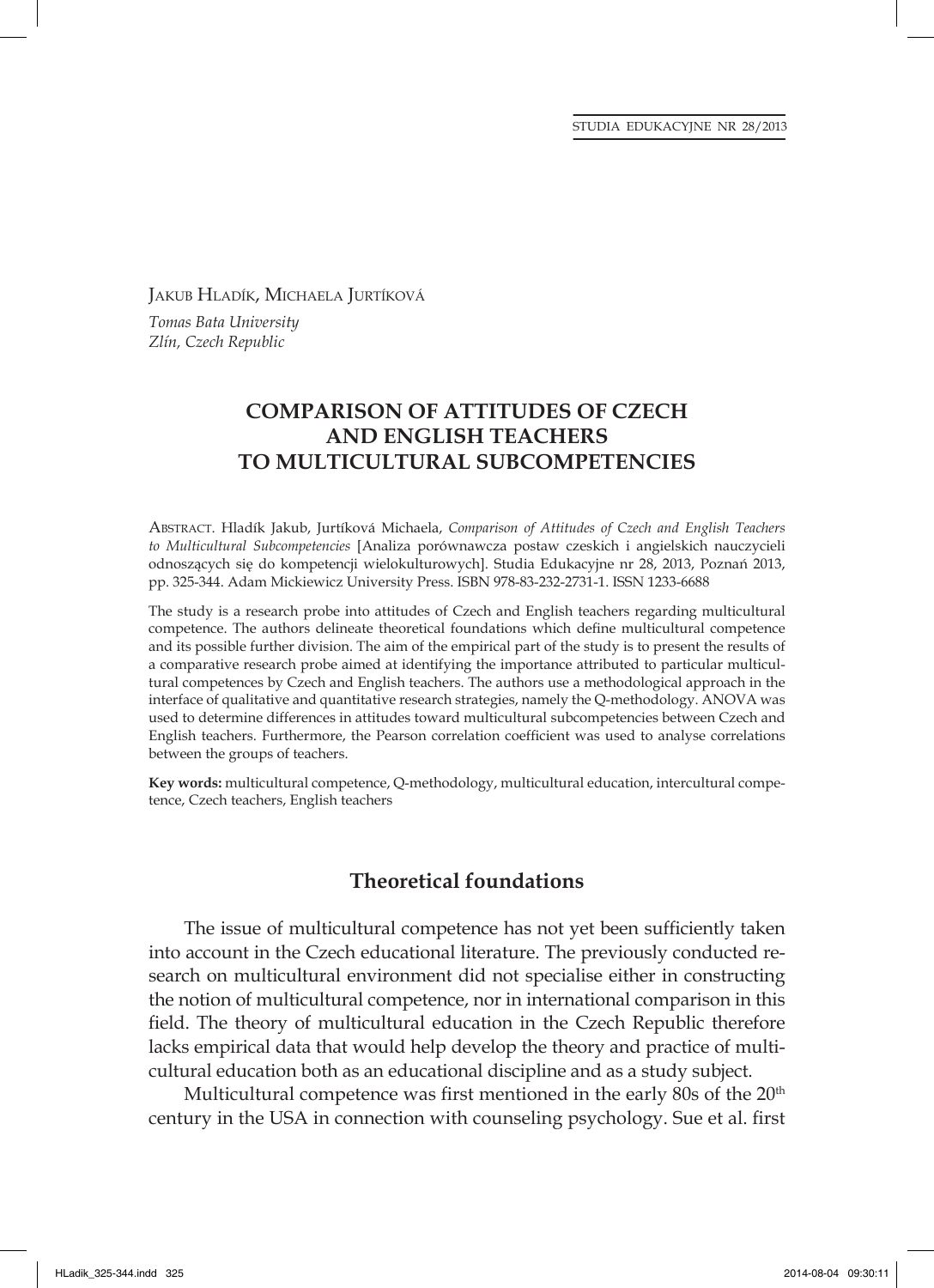described three components of multicultural competence: awareness, knowledge and skills. The interest in multicultural competence grew in the 90s of the 20<sup>th</sup> century. The theoretical models began to be empirically investigated and critically evaluated at the end of 90s.<sup>1</sup>

There are many definitions of multicultural competence in literature. Multicultural competencies have been defined by by Ponterotto et al. (1998)<sup>2</sup>, Byram (1997)<sup>3</sup>, Pope and Reynolds (1997)<sup>4</sup>, Chen and Starosta (1996)<sup>5</sup>, Sue et al. (1992)<sup>6</sup>, Collier (1989)<sup>7</sup> or Koester and Olebe (1989).<sup>8</sup> Deardorff (2006, p. 247) defined multicultural competence: "as the ability to communicate effectively and *appropriately in intercultural situations, which is based on intercultural knowledge, skills and attitudes*."<sup>9</sup>

The authors identify themselves with the definition and support the fact that **multicultural competence is a set of knowledge, attitudes and skills enabling an individual an effective communication** (i.e. mainly non-conflictual and cooperative) in a multicultural environment.

Multicultural competence consists of partial requirements for the object (this can be for example a pupil, student, teacher etc.). It is related to conflictfree and cooperative behaviour in a multicultural environment. Hence we speak of subcompetencies forming a functional unit – a model of multicultural competence. Models of multicultural competences are linked to socio-cultural

3 M. Byram, *Teaching and assessing intercultural communicative competence*, Clevedon 1987.

4 R.L. Pope, A.L. Reynolds, *Student affairs core competencies: Integrating multicultural awareness, knowledge, and skills*, Journal of College Student Development, 1997, (3), p. 266-277.

<sup>7</sup>M.J. Collier, *Cultural and intercultural communication competence: Current approaches and directions for future research*, International Journal of Intercultural Relatio, 1989, 13, p. 287-302.

<sup>8</sup>J. Koester, M. Olebe, *The behavioral assessment scale for intercultural communication effectives*, International Journal of Intercultural Relations, 1989, 12, p. 233-246.

<sup>9</sup> Deardorff (as well as Fantini later) uses the term intercultural competence. There is no space to analyse the difference between the terms multicultural competence and intercultural competence.Such terminological dichotomy occurs in specialised literature and the actual contents of both terms very often overlap. However, the term intercultural is used in the paper in the context of learning and communication as the terms are fully established and their use is consistent. For simplicity, we will use the term multicultural competence and intercultural competence as a synonym. The term multicultural competence is used in the singular, reflecting a holistic approach to the concept (D.K. Deardorff, *Identification and Assessment of Intercultural Competence as a Student Outcome of Internationalization*, Journal of Studies in International Education, 2006, 3, p. 241-266).

<sup>1</sup> J. Hladík, *Konstrukce a modely multikulturních kompetencí*, Pedagogická orientace, 2010, 20 (4), p. 26-46.

<sup>&</sup>lt;sup>2</sup> J.G. Ponterotto et al., *Teacher multicultural attitude survey*, Educational and Psychology Measurement, 1998, 58 (6), p. 1002-1016.

<sup>5</sup> G.M. Chen, W.J. Starosta, *Intercultural Communication Competence: A Synthesis*, Communication Yearbook, 1996, 19, p. 353-383.

<sup>&</sup>lt;sup>6</sup> D.W. Sue et al., Multicultural Counseling Competencies and Standards: A Call to the Profes*sion*, Journal of Counseling and Development, 1992, (70), p. 477-486.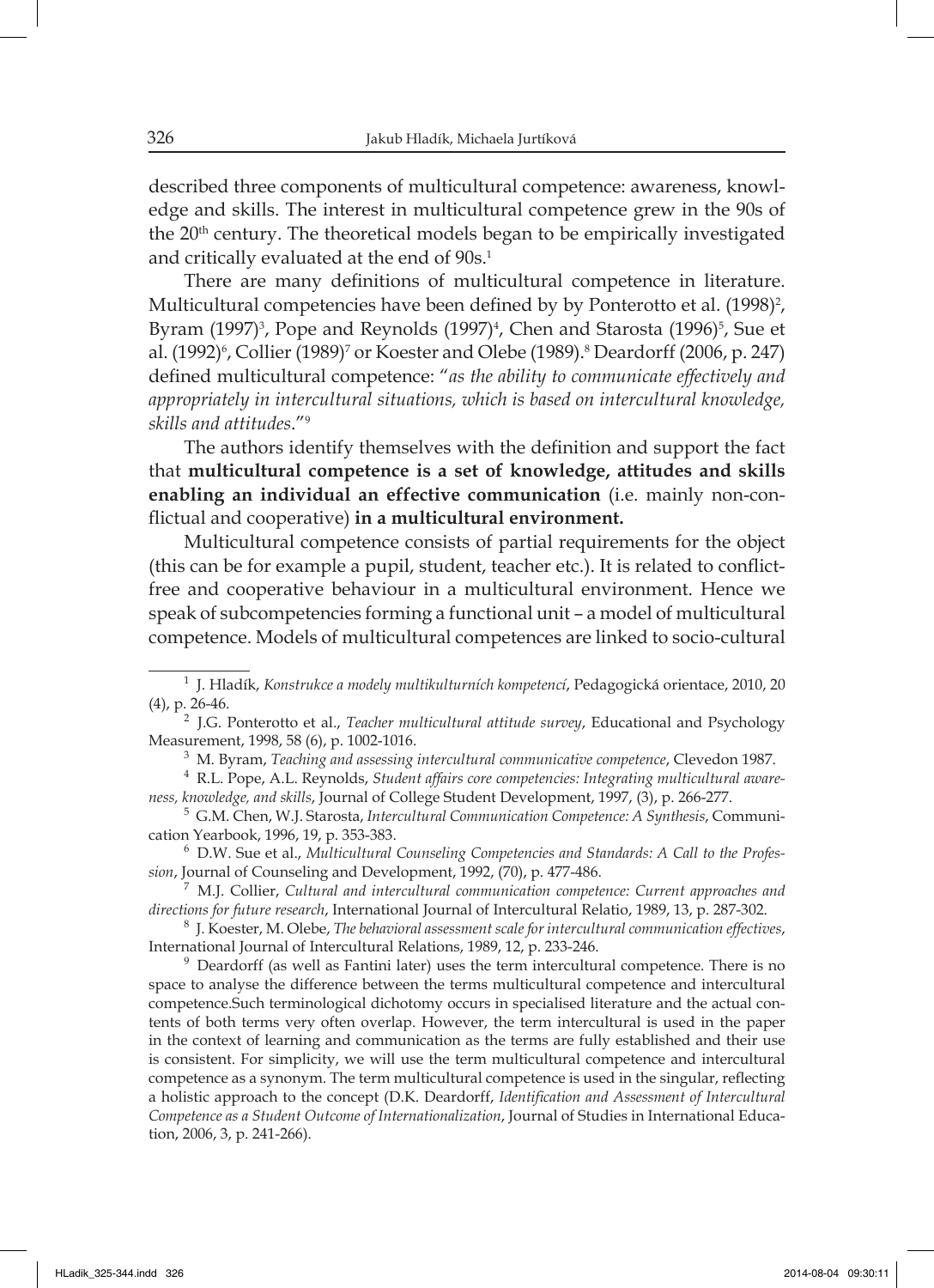specifics of each country, therefore they can not be adopted fully. There is no model that would be generally valid and the structure of which would be adopted by experts unanimously. The models differ mainly in components of multicultural competence. There is also a difference in the conception of interaction amongst particular components of multicultural competence.

The research probe we present here is based on several models of multicultural competence. The starting point was the model designed by Pope, Reynolds and Mueller (2004).<sup>10</sup> In 1997 Pope and Reynolds published a collection of 32 multicultural subcompetencies explicitly for academic and non-academic university staff. It is based on a three-pronged model of multicultural competence applied in the 80s of the  $20<sup>th</sup>$  century in psychological counseling in the U.S. As stated the model consists of three components: multicultural awareness, knowledge and skills.11 The research in hand operates with these three components complemented by a fourth component: multicultural pedagogical skills.

Multicultural awareness includes attitudes, beliefs, values, assumptions and also realising the necessary determinants for effective communication in a culturally diverse society. It is assumed that individual´s consciousness canat the beginning of the educational activities display inappropriate elements such as bias, stereotypes or prejudice. Multicultural knowledge includes individual´s knowledge of different cultures. The initial assumption is based on correcting the knowledge about different cultures that may be wrong and incomplete. Multicultural skills enable effective and meaningful interaction, such as consensus, as a necessity of communication between different cultural groups. Multicultural skills are based on awareness and knowledge aimed at appropriateand effective changes in multicultural reality. Multicultural skills account for behaviour that reflects multicultural awareness and knowledge. The center of these skills is the art of cross-cultural communication and understanding of how each culture affects the form and contents of communication.<sup>12</sup> Multicultural pedagogical skills have been defined as a set of specific behaviours of teachers in multicultural educational reality oriented towards psychodidactic skills.

Also Fantini´s model of Intercultural Communication Competence (2000) served to identify partial subcompetencies used in the research. Multicultural competence contains five dimensions according to this concept: awareness, attitudes, skills, knowledge and proficiency in the host tongue. Fantini´s effort to link the intercultural area and language area is manifested here.<sup>13</sup>

<sup>&</sup>lt;sup>10</sup> R.L. Pope, A.L. Reynolds, J.A. Mueller, *Multicultural competence in student affairs*, San Francisco 2004.

<sup>11</sup> J. Hladík, *Konstrukce a modely*.

<sup>12</sup>R.L. Pope, A.L. Reynolds, *Student affairs core competencies*.

<sup>13</sup> J. Hladík, *Konstrukce a modely*.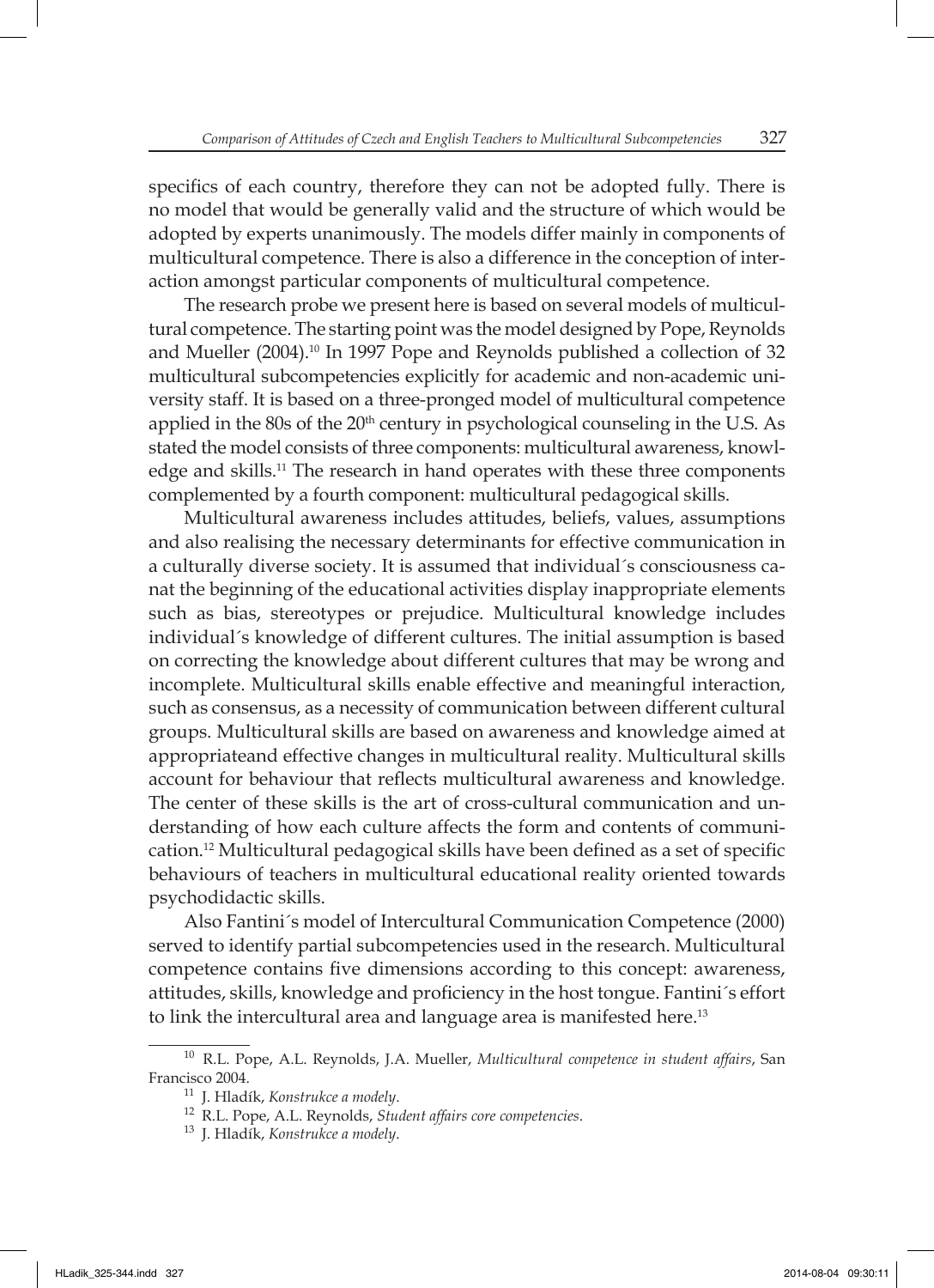### **Research Objective**

The research objective was to determine the importance attributed to individual multicultural subcompetencies by Czech and English teachers. We researched whether there are differences in the order in which Czech and English teachers rank the importance of multicultural subcompetencies and which they regard as the most and the least important.

## **Sample**

The research was conducted involving eight elementary school teachers (n = 8) in Primary School Smetanovy sady Holešov (The Czech Republic) and the same number of teachers  $(n = 8)$  in Houndsfield Primary School in London (Great Britain). The schools were chosen deliberately as the cultural composition of their pupils differs and the teachers work in different multicultural situations. In comparison with their English colleagues, Czech teachers work in a rather homogenous cultural environment. The Czech teachers from the sample are confronted only in theory with multicultural reality and it occurs when including multicultural issues in education (teaching **about** multicultural reality). English teachers, on the other hand, work in a very culturally pluralistic environment (teaching **in** multicultural reality). We wondered whether this difference can affect the view of both groups of teachers on the importance of multicultural subcompetencies. We are aware of the small scope of the sample. However, the method applied (Q methodology) allows us to work with small groups.<sup>14</sup> We do not wish to generalise the results and their interpretation applies only to the research sample. The results are to be understood as a research probe into the issue with a prospect of future implementation of other comparative measurements on a larger scale.

#### **Method**

Q methodology was used as a method of data collection. It is an interface approach of qualitative and quantitative research strategies, in which respondents rate the individual objects (Q types) from the least important to the most important. Q type ranking is performed so as to preserve a normal

<sup>14</sup> Cf. M. Chráska, *Metody pedagogického výzkumu*, Praha 2007, or F.N. Kerlinger, Z*áklady výzkumu chování*, Praha 1972.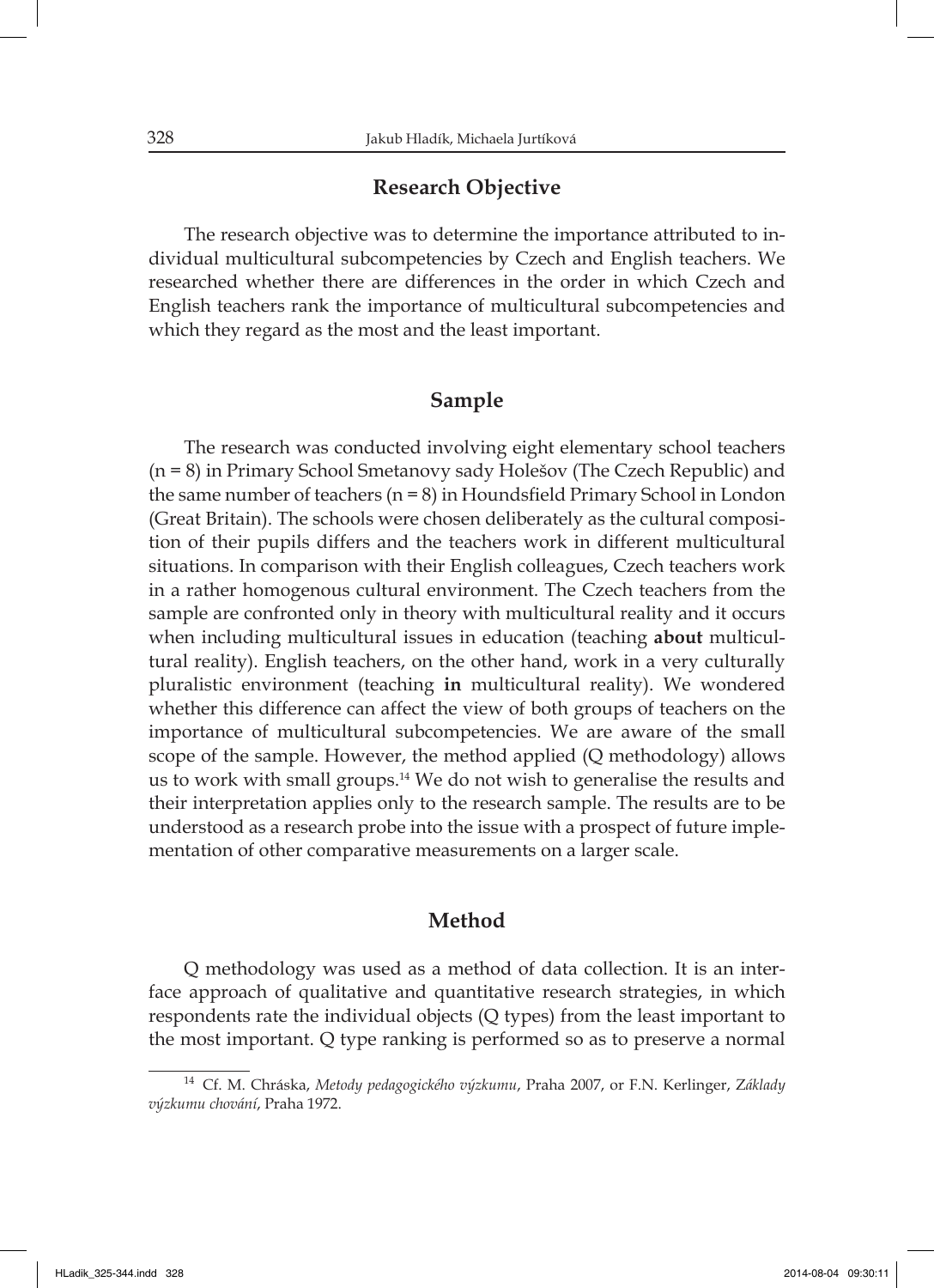distribution of data. In this research, Q types represented various types of multicultural subcompetencies expressed in a statement. These subcompetencies comprise of explicit knowledge, abilities and skills that teachers who emphasize multicultural issues in their teaching should acquire. Based on studies of the selected models of multicultural competences, which are listed in the theoretical foundations of this study, we defined sixty multicultural subcompetencies. Based on these models and the authors´ own experience, the subcompetencies were divided into four categories: multicultural knowledge (13 Q types), multicultural skills (12 Q types), multicultural awareness (13 Q types) and multicultural pedagogical skills (22 Q types). Individual subcompetencies (Q types) are listed in the Appendix. The complex of multicultural competence is formed by a set of subcompetencies represented by explicitly expressed requirements on the knowledge, skills and abilities of a teacher in a culturally heterogeneous classroom or a teacher who at least teaches multicultural issues. The respondents were given sixty cards with different Q types, which they were to sort into ten groups, from the least important to the most important. The teachers could assign only two Q types to the absolutely least and most important groups of multicultural competences. Towards the average value the number of  $Q$  types increases. The classification scheme follows the Gaussian curve on which the center is formed by a group of ten Q types and in the direction from the center the number of Q types in the group decreases. The particular groups of Q types were assigned values from 0 (least important) to 10 (most important).

The data analysis was performed by the program Statistica Base 9.0. Also ANOVA was used to determine the difference between groups of teachers where parameters of normality of data distribution and homogeneity of variances in groups have been met. The closeness of relationships between groups were analysed by using Pearson´s coefficient of correlation.

# **Results and Discussion**

In this section of the study we will provide the top ten most and least important multicultural subcompetencies recorded in Czech and English teachers. Also the results of comparison between the two groups will be presented.

The following table shows ten multicultural subcompetencies which were assessed as the most important ones by Czech teachers from the perspective of importance of their acquisition.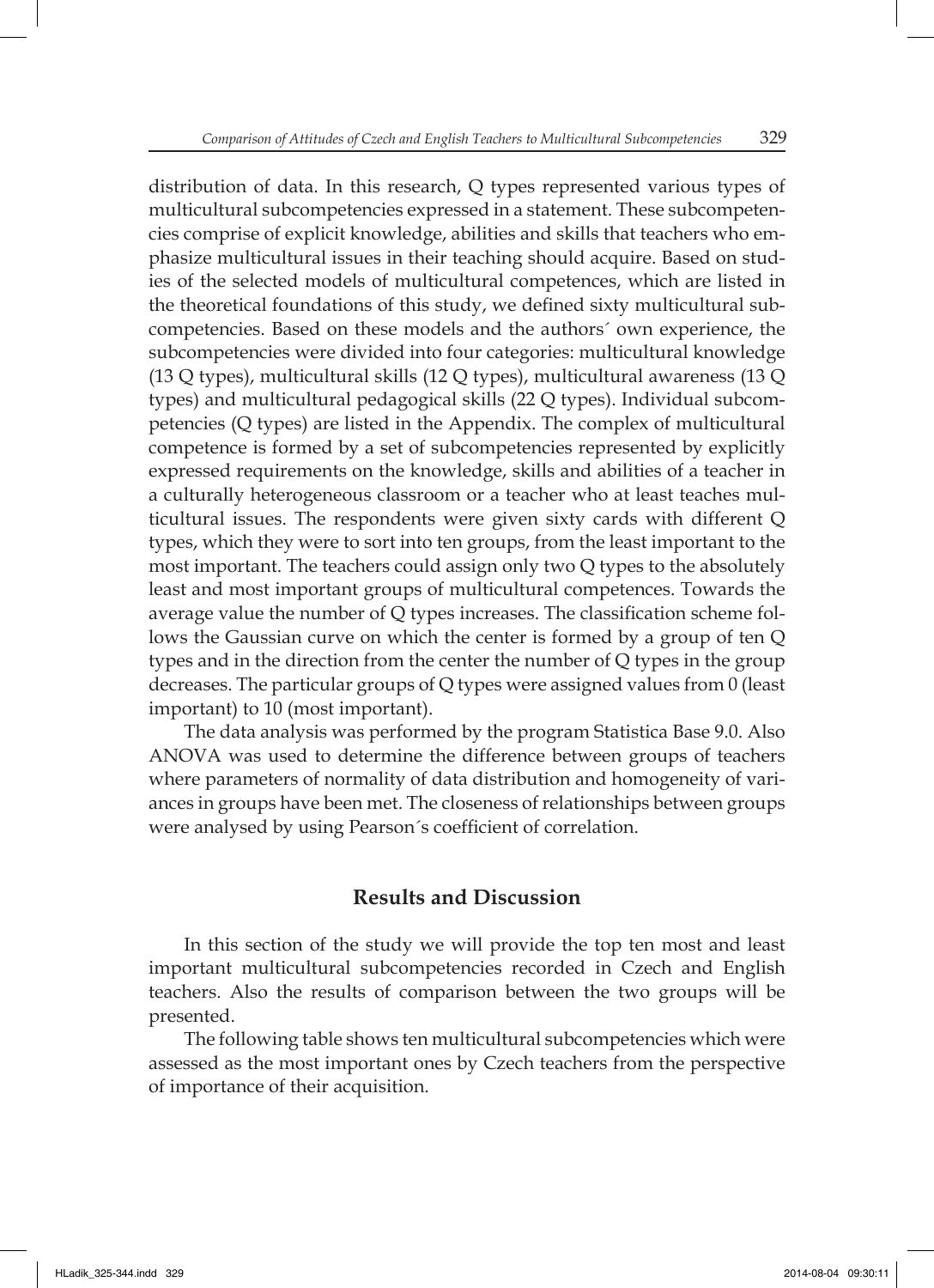#### Table 1

| The most important multicultural subcompetencies by Czech teachers |  |
|--------------------------------------------------------------------|--|
|--------------------------------------------------------------------|--|

| Order     | Q-type                                                                                                                                                                          | Average<br>rating <sup>**</sup> | Standard<br>deviation |
|-----------|---------------------------------------------------------------------------------------------------------------------------------------------------------------------------------|---------------------------------|-----------------------|
| 1.        | $Q - 9$ The teacher is aware of his/<br>her own behaviour and its impact<br>on others. (MA) <sup>*</sup>                                                                        | $7,50$ $(5,36; 23. - 28.)$      | 1,77                  |
| 2.        | $Q - 40$ The teacher is able to create<br>a positive social climate in class.<br>(MPS)                                                                                          | 7,25(8,00;1)                    | 2,31                  |
| 3.        | $Q - 20$ The teacher is capable of<br>making a serious contact with<br>culturally different individuals.<br>(MS)                                                                | $7,13$ $(5,36; 23. - 28.)$      | 1,81                  |
| 4.        | $Q - 52$ The teacher can create<br>a class climate without bias. (MPS)                                                                                                          | 6,88(5,13;31.)                  | 3,36                  |
| 5.        | $Q - 44$ The teacher is able to<br>take into account the differences<br>resulting from cultural and<br>linguistic differences when<br>assessing the students' results.<br>(MPS) | $6,75$ $(5,36; 23. - 28.)$      | 1,58                  |
| $6. - 8.$ | $Q - 7$ The teacher accepts different<br>world views and opinions and is<br>willing to admit that his/her own<br>point of view may not be the only<br>and correct one. (MA)     | $6,5(4,75;33,-35.)$             | 2,39                  |
| $6. - 8.$ | $Q - 26$ The teacher is able to<br>appreciate and respect the diverse<br>cultures of students. (MS)                                                                             | $6,5(5,25; 29. - 30.)$          | 1,51                  |
| $6. - 8.$ | $Q - 56$ The teacher is able to<br>educate himself/herself further in<br>the field of multicultural education.<br>(MS)                                                          | $6,50$ $(3,88; 45. - 48.)$      | 2,39                  |
| 9.        | $Q - 25$ The teacher is aware of how<br>his/her own values might affect<br>students. (MA)                                                                                       | $6,38$ $(4,38; 40, -41)$        | 2,33                  |
| 10.       | $Q - 22$ The teacher is able to gain<br>the trust and respect of culturally<br>diverse individuals. (MS)                                                                        | 6,25(5,86;15.)                  | 1,39                  |

 \* In brackets: the category the Q type belongs to: MA - multicultural awareness, MK - m. knowledege, MS - m. skills, MPS - m. pedagogical skills. \*\* Average rating: 0 = least important, 10 = most important. In brackets: the average ranking and placement of

the given Q-type by English teacher.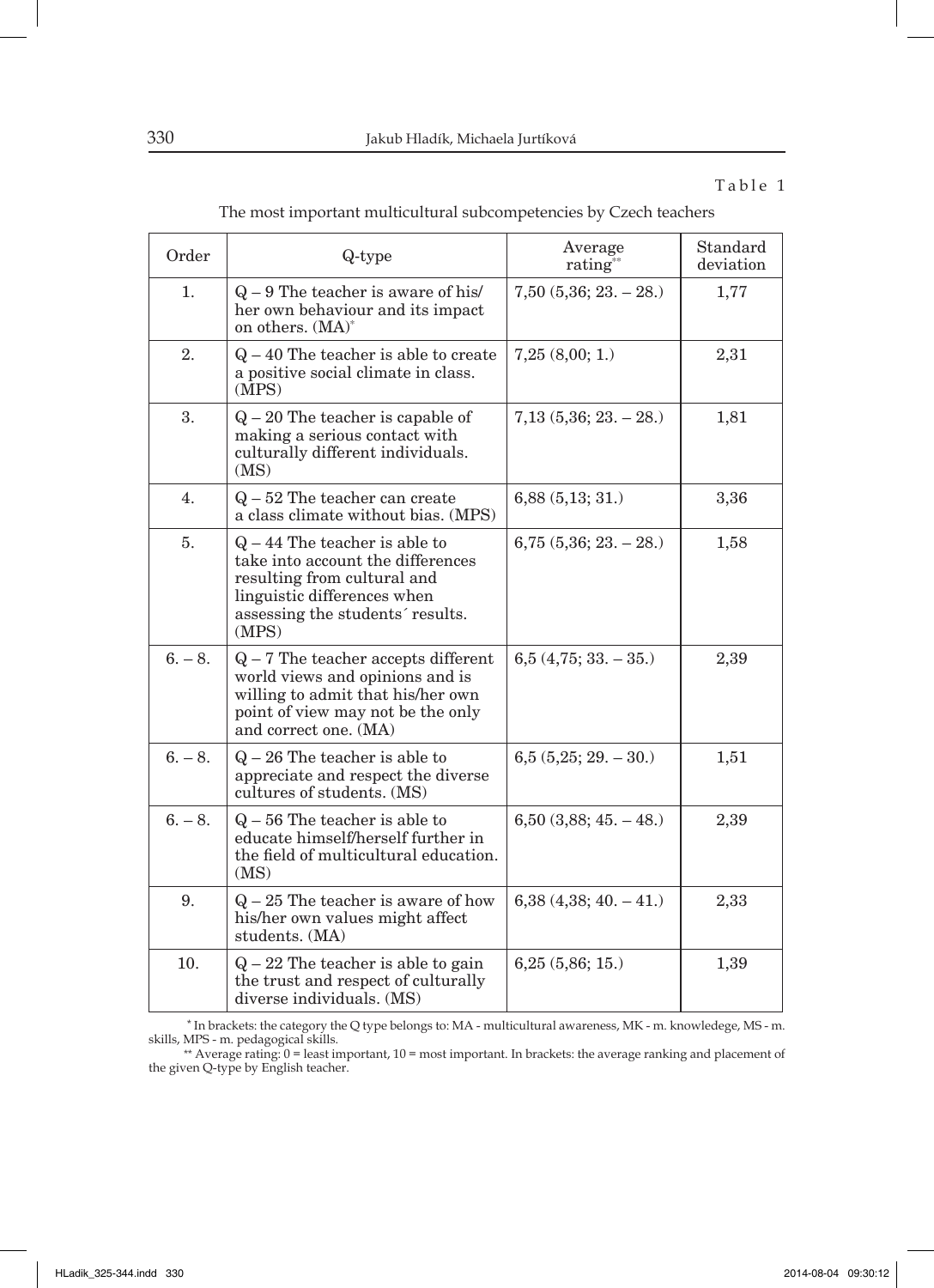Three monitored categories of Q types have been recorded here: multicultural awareness, multicultural skills and multicultural pedagogical skills. The Czech teachers considered multicultural subcompetencies relating to the area of multicultural awareness (Q types 9, 7, 25) as the most important. They also gave great importance to multicultural pedagogical skills (Q types 40, 52, 44) and multicultural skills (Q types 20, 26, 56, 22).

Multicultural knowledge does not appear in the top ten most important subcompetencies. The Czech teachers from the sample therefore do not view multicultural knowledge as important as the other three categories.

The comparison with English teachers, which can be done from the third column of the table, shows that some Q types which Czech teachers rated as important were rated as not very important by English teachers. The discrepancy in ranking is recored in Q types 7, 56 and 25.

Q types that fall into the category of multicultural knowledge (Q types 12, 53, 14, 15, 16) and multicultural pedagogical skills (Q types 29, 48, 47) were seen as the least important.

The least important multicultural subcompetencies Q types 53 and 48 were considered unimportant by Czech teachers but by contrast English teachers rated them among ten most important.

Table 2

| Order       | Q-type                                                                                                                                                              | Average<br>rating <sup>**</sup> | Standard<br>deviation |
|-------------|---------------------------------------------------------------------------------------------------------------------------------------------------------------------|---------------------------------|-----------------------|
| $60. - 59.$ | $Q - 12$ The teacher has the<br>knowledge of how cultural<br>differences affect verbal and<br>nonverbal communication. (MK)*                                        | 3,75(5,00;32.)                  | 2,96                  |
| $60. - 59.$ | $Q - 53$ The teacher knows the<br>theoretical concepts related to<br>ethnic and racial issues. (MK)                                                                 | $3,75(6,50; 7, -9)$             | 2,87                  |
| 58.         | $Q - 24$ The teacher is capable of<br>differentiating between individual<br>differences, cultural differences<br>and universal similarities of<br>individuals. (MS) | $3,63$ $(3,88; 45. - 48.)$      | 2,33                  |
| $57. - 56.$ | $Q - 15$ The teacher knows the<br>characteristics of different cultures<br>and knows how to pass on such<br>knowledge. (MK)                                         | $3,50$ $(4,63; 36. - 38.)$      | 0,93                  |

The least important multicultural subcompetencies by Czech teachers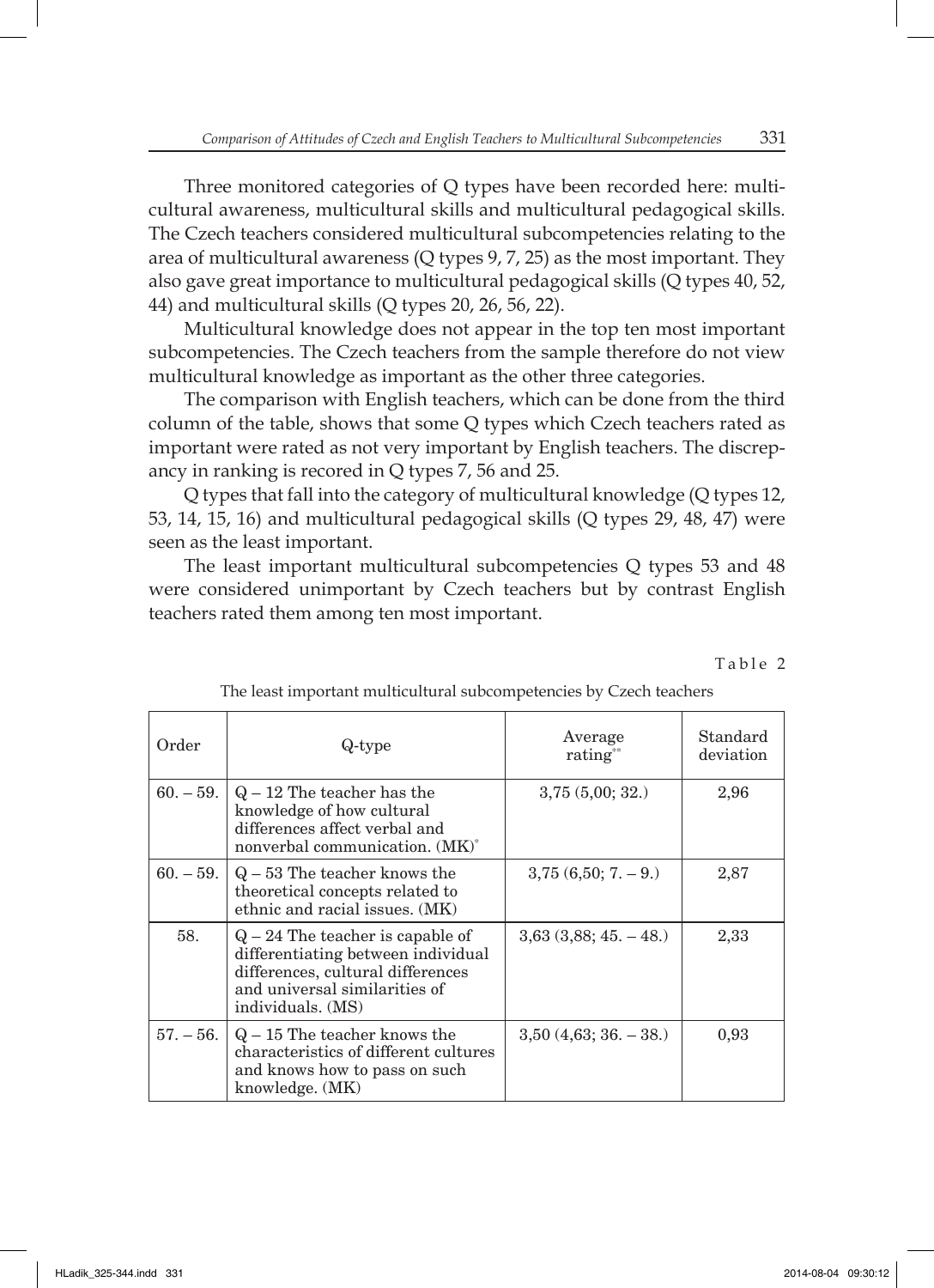| а<br>ш |  |
|--------|--|
|        |  |

| $57. - 56.$ | $Q - 29$ In the case of significant<br>cultural differences among students<br>the teacher is able to allocate<br>the student someone who knows<br>the specifics of their culture and<br>language. (MPS) | 3,50(2,50;59)              | 2,67 |
|-------------|---------------------------------------------------------------------------------------------------------------------------------------------------------------------------------------------------------|----------------------------|------|
| $55. - 54.$ | $Q-14$ The teacher knows how race,<br>ethnicity, language, nationality or<br>religion influence experience of an<br>individual. (MK)                                                                    | 3,25(6,13;14.)             | 2,05 |
| $55. - 54.$ | $Q - 16$ The teacher knows the<br>ways of developing identity and<br>aculturation process of individuals<br>who are culturally disadvantaged.<br>(MK)                                                   | $3,25$ $(3,63; 51, -54)$   | 1,16 |
| 53.         | $Q-19$ The teacher is able to discern<br>the effects of cultural differences<br>in communication and is able to<br>communicate effectively across<br>these differences. (MS)                            | $3,00(5,25; 29. - 30.)$    | 0,93 |
| 52.         | $Q - 48$ The teacher can teach<br>a group of immigrants. (MPS)                                                                                                                                          | $2,00(6,75; 4, -5)$        | 2,20 |
| 51.         | $Q-47$ The teacher is able to exercise<br>their profession abroad (MPS)                                                                                                                                 | $1,50$ $(5,38; 23. - 28.)$ | 2,26 |

\* In brackets: the category the Q type belongs to: MA - multicultural awareness, MK - m. knowledege, MS - m.

skills, MPS - m. pedagogical skills.<br>\*\* Average rating: 0 = least important, 10 = most important. In brackets: the average ranking and placement of the given Q-type by English teachers.

The following ranking of importance of multicultural subcompetencies has been recorded from English teachers.

Table 3

| Order | Q-type                                                                                                                         | Average<br>rating"       | Standard<br>deviation |
|-------|--------------------------------------------------------------------------------------------------------------------------------|--------------------------|-----------------------|
| 1.    | $Q - 40$ The teacher is able to create<br>a positive social climate in class.<br>$(MPS)^*$                                     | 8,00(7,25; 2.)           | 1,51                  |
| 2.    | $Q - 35$ The teacher can help the<br>students with problems that occur<br>during their adaptation to the new<br>culture. (MPS) | $7,13$ (6,25; 10. – 11.) | 2.53                  |

The most important multicultural subcompetencies by English teachers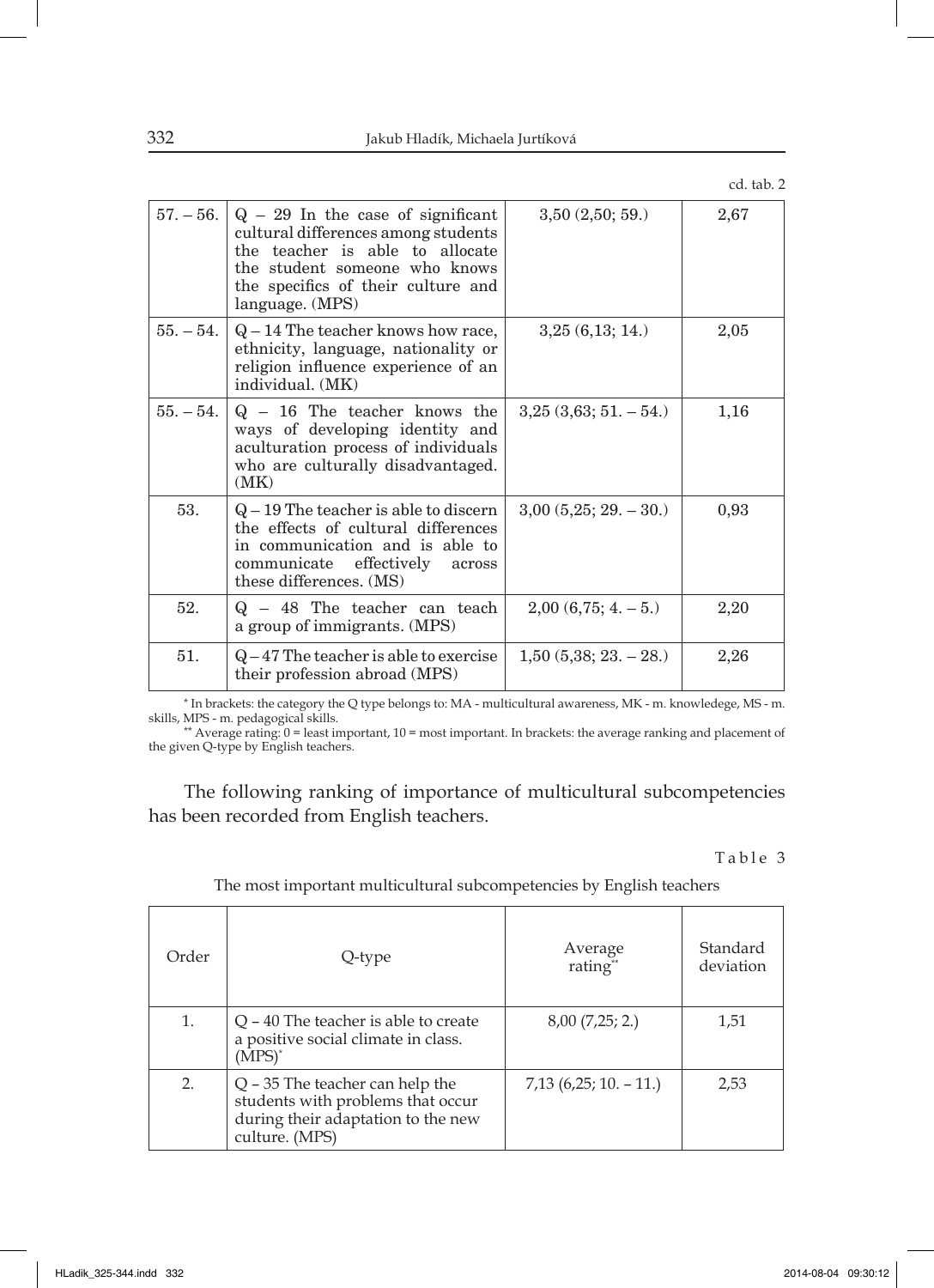| cd. tab. 3 |
|------------|
|            |

| 3.        | Q – 39 The teacher is involved in<br>fight against inequality, racism and<br>discrimination. (MA)                                                                         | $6,88$ $(4,13; 46.)$       | 2,42 |
|-----------|---------------------------------------------------------------------------------------------------------------------------------------------------------------------------|----------------------------|------|
| $4. - 5.$ | $Q - 46$ The teacher is ready to work<br>with the whole family of a student<br>from a different culture. (MPS)                                                            | $6,75$ $(4,00; 47, -49)$   | 2,60 |
| $4. - 5.$ | $Q - 48$ The teacher can teach a group<br>of immigrants. (MPS)                                                                                                            | $6,75$ $(2,00; 59)$        | 2,55 |
| 6.        | Q - 50 The teacher can build<br>a positive relationship with<br>a student as the basis for effective<br>multicultural education. (MK)                                     | $6,63$ $(5,50; 19. - 23.)$ | 2,72 |
| $7. - 9.$ | $Q - 13$ The teacher is able to<br>communicate verbally and<br>nonverbally with children of<br>different cultures. (MK)                                                   | $6,5$ (4,63; 35. – 38.)    | 1,60 |
| $7. - 9.$ | $Q - 45$ The teacher believes that<br>cooperation with families of pupils<br>from different cultures is important.<br>(MPS)                                               | $6,5$ (4,75; 33. – 34.)    | 2,45 |
| $7. - 9.$ | O - 53 The teacher knows the<br>theoretical concepts related to ethnic<br>and racial issues. (MK)                                                                         | $6,5$ (3,75; 51. – 52.)    | 2,98 |
| 10.       | $Q - 1$ The teacher believes that<br>cultural differences are significant<br>and learning about people who are<br>culturally diverse is necessary and<br>beneficial. (MK) | $6,38$ (4,75; 33. – 34.)   | 2,07 |

 \* In brackets: the category the Q type belongs to: MA - multicultural awareness, MK - m. knowledege, MS - m. skills, MPS - m. pedagogical skills.

\*\* Average rating:  $0 =$  least important,  $10 =$  most important. In brackets: the average ranking and placement of the given Q-type by Czech teachers.

English teachers rated Q types of multicultural pedagogical skills very high. Five of these Q types (40, 35, 46, 48, 45) are amongst the top ten most important competences. There are also three Q types (39, 50, 1) from the category of multicultural awareness. Q type 13 represents a category of multicultural skills and Q type 53 belongs to the category of multicultural knowledge. It can also be seen that there is a difference between the perception of importance of Q types 53 and 48. Whereas English teachers perceived them as very important Czech teachers on the other hand reported that these subcompetencies did not matter.

Q types identified among the ten least important by English teachers were 60, 57, 29, belonging to the category of multicultural pedagogical skills along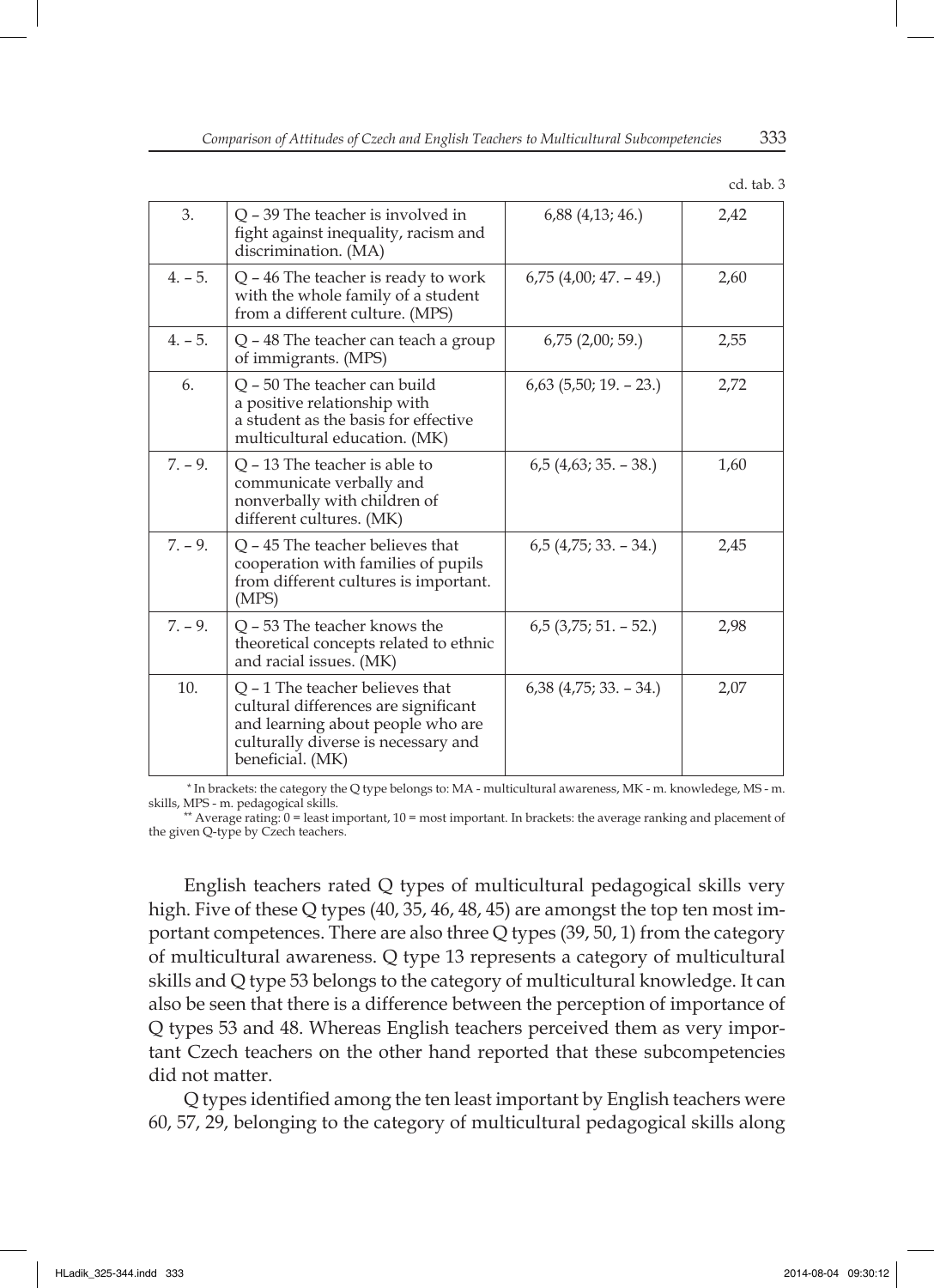with Q types 16, 58, and 11 which belong to the area of multicultural knowledge. In the category of multicultural awareness, two Q types (2 and 28) have been recorded. Q types 21 and 38 belonging to the category of multicultural skill were also rated as least important by English teachers. Q types 16 and 29 were identically classified among the ten least important subcomptences by both English and Czech teachers.

Table 4

| Order       | Q-type                                                                                                                                                              | Average<br>rating**        | Standard<br>deviation |
|-------------|---------------------------------------------------------------------------------------------------------------------------------------------------------------------|----------------------------|-----------------------|
| $60. - 57.$ | $Q - 2$ The teacher is willing to see<br>cultural diversity as necessary and<br>important for their professional<br>growth. $(MA)^*$                                | $3,63(4,5;39. -42.)$       | 2,50                  |
| $60. - 57.$ | $Q - 16$ The teacher knows the<br>ways of developing identity and<br>aculturation process of individuals<br>belonging to culturally disadvanta-<br>ged groups. (MK) | $3,63$ $(3,25; 56. - 57.)$ | 2,45                  |
| $60. - 57.$ | $Q - 21$ The teacher is able to link<br>the results of their current in-<br>tercultural education with their<br>previous knowledge. (MS)                            | $3,63$ $(5,50; 19. - 23.)$ | 1,69                  |
| $60. - 57.$ | $Q - 28$ The teacher sees the diffe-<br>rences between him/her and the<br>students from other cultures as<br>natural. (MA)                                          | $3,63$ $(4,50; 39. - 42.)$ | 1,92                  |
| 56.         | $Q - 38$ The teacher is able to<br>recognise a possible conflict arising<br>between him/her and the students<br>of different cultures. (MS)                         | $3,38(5,00; 29. -31.)$     | 1,85                  |
| 55.         | $Q - 58$ The teacher knows various<br>approaches to multicultural educa-<br>tion and their application possibili-<br>ties. (MK)                                     | $3,25(6,13; 12, -13)$      | 2,38                  |
| 54.         | $Q - 57$ The teacher can explain to<br>the cultural majority students how<br>to behave to classmates of different<br>cultures, ethnicity and race. (MPS)            | $3,13$ $(5,50; 19. - 23.)$ | 2,42                  |

The least important multicultural subcompetencies by English teachers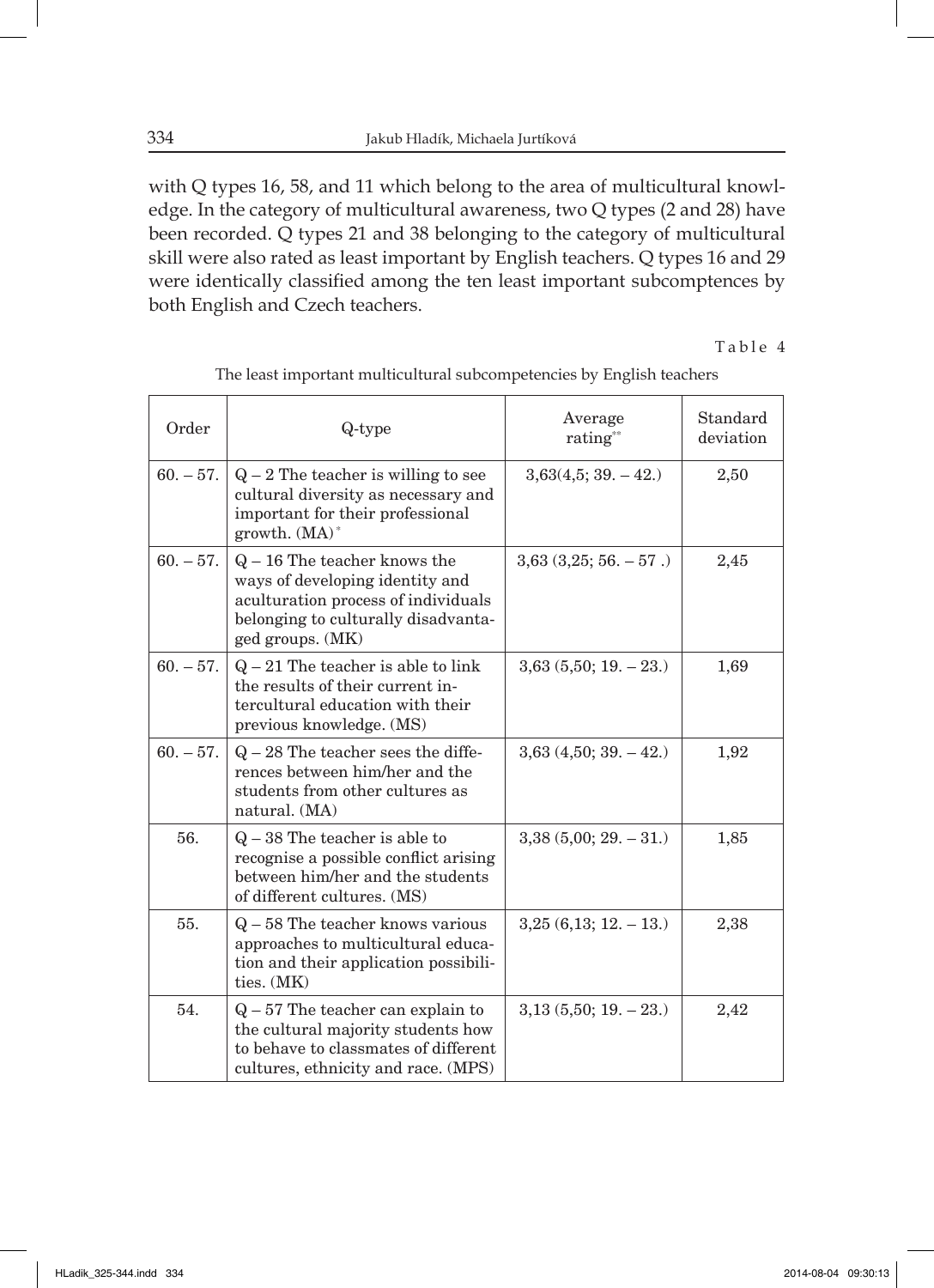| ca | tab. | 4 |
|----|------|---|

| 53. | $Q - 11$ The teacher is informed<br>about changes that may occur in<br>the values and behaviour of indivi-<br>duals. (MK)                                                                               | $3,00$ $(4,38; 43, -45)$   | 2,20 |
|-----|---------------------------------------------------------------------------------------------------------------------------------------------------------------------------------------------------------|----------------------------|------|
| 52. | $Q - 29$ In case of significant cul-<br>tural differences among students<br>the teacher is able to allocate the<br>student someone who knows the<br>specifics of their culture and langu-<br>age. (MPS) | $2,50$ $(3,50; 54. - 55.)$ | 1,85 |
| 51. | $Q - 60$ The teacher can explain<br>to the cultural majority students<br>how to communicate with students<br>of other ethnicities and cultures.<br>in order to respect their cultural<br>traits. (MPS)  | $2,25(5,88; 16, -17)$      | 2,31 |

 \* In brackets: the category the Q type belongs to: MA - multicultural awareness, MK - m. knowledege, MS - m. skills, MPS - m. pedagogical skills.

\*\* Average rating: 0 = least important, 10 = most important. In brackets: the average ranking and placement of the given Q-type by Czech teachers.

When evaluating of the most important multicultural subcompetnces, both Czech and English teachers agreed on *teacher´s ability to create positive social climate in class* belonging to the category of multicultural pedagogical skills. The average value of this subcompetence was 7.25 in Czech teachers and 8.00 in their English counterparts. Czech teachers perceive this subcompetence as the second most important while English teachers as the single most important one. In case of the least important multicultural subcompetencies a consensus was recorded among Czech and English teachers on subcompetencies relating to *ways of identity development and the process acculturation of individuals belonging to culturally disadvantaged groups* (multicultural knowledge) and *skills to assign a student from a very different cultural background someone who knows their culture and language* (multicultural pedagogical skills).

The evaluation of the two teacher groups also shows visible differences. English teachers rated among the ten most important multicultural subcompetencies the following: the *teacher should be able to teach a group of immigrants* (multicultural pedagogical skills) and *knowledge of theoretical concepts related to ethnic and racial issues* (multicultural knowledge). Czech teachers reported these two multicultural subcompetencies among the ten least important.

*Analysis of differences between groups.* We also tried to verify whether the rating of Czech and English teachers showed statistically significant differences. In the four categories surveyed, the following statistically significant differences were found. ANOVA was used to analyse the differences.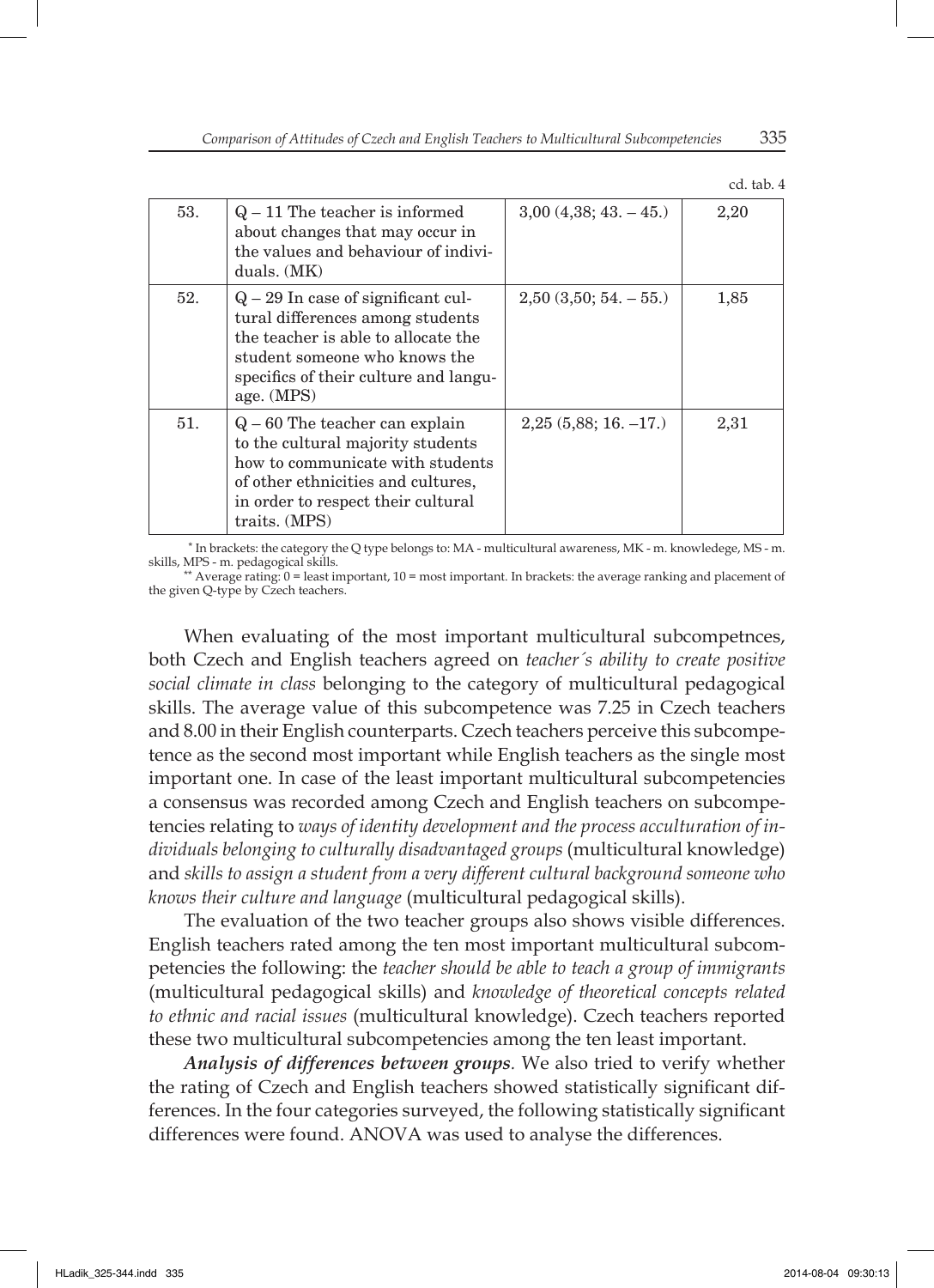*Multicultural knowledge*. A statistically significant difference in the following multicultural subcompetencies was recorded for: *the teacher knows how*  race, ethnicity, language, nationality or religion influence experience of an individual (Q-14), p = 0.008. *The teacher knows the cultural background of students who come from different countries* (Q-27), p = 0.013. *The teacher knows various approaches to multicultural educationand application possibilities* (Q-58), p = 0.015.

*Multicultural skills.* Statistically significant differences between groups of teachers was noted in these multicultural subcompetencies: *The teacher is able to discern the effects of cultural differences in communication and is able to communicate effectively across these differences* (Q-19), p = 0.000. *The teacher is able to link the results of their current intercultural education with their previous knowledge*   $(Q-21)$ ,  $p = 0.043$ . The teacher is able educate himself/herself further in the field of multicultural education  $(Q-56)$ ,  $p = 0.022$ .

*Multicultural awareness.* In this category, a single factor analysis of variance showed statistically significant differences in three subcompetencies: Teacher believes that cultural differences are not in conflict with effective communi*cation and the meaningful relationships between culturally different groups* (Q-8), p = 0.021. *The teacher is aware of his/her own behaviour and its impact on others* (Q-9), p = 0.044. *The teacher is involved in fi ght against inequality, racism and* discrimination  $(Q-39)$ ,  $p = 0.020$ .

*Multicultural pedagogical skills.* In this category, we also noticed a few statistically significant differences between the rating of Czech and English teachers. *The teacher can explain to the cultural majority students how to communicate with students of other ethnicities and cultures, in order to respect their cultural traits* (Q-60), p = 0.006. *The teacher is able to teach a group of immigrants* (Q-48), p = 0.001. *The teacher is able to practise his/her profession abroad* (Q-47), p = 0.003. *The teacher can explain to the cultural majority students how to behave to classmates of different cultures, ethnicity and race* (Q-57), p = 0.047. *The teacher is ready to work with the entire family of a student from a different culture (* $Q$ *-46), p* = 0.032.

*Analysis of correlations between groups.* A further analysis was conducted to determine how close the relationship between the assessment of various multicultural subcompetencies by Czech and English teachers is. Tightness of the relations was examined by Pearson's correlation coefficient in four areas of the surveyed multicultural competence.

Table 5

| Variables        | Czech teachers | English teachers |
|------------------|----------------|------------------|
| Czech teachers   | 1.000          | $-0.443$         |
| English teachers | $-0.443$       | 1.000            |

Correlation between Czech and English teachers – Multicultural knowledge

\* Correlation is signifi cant at 0.05 level (2-tailed).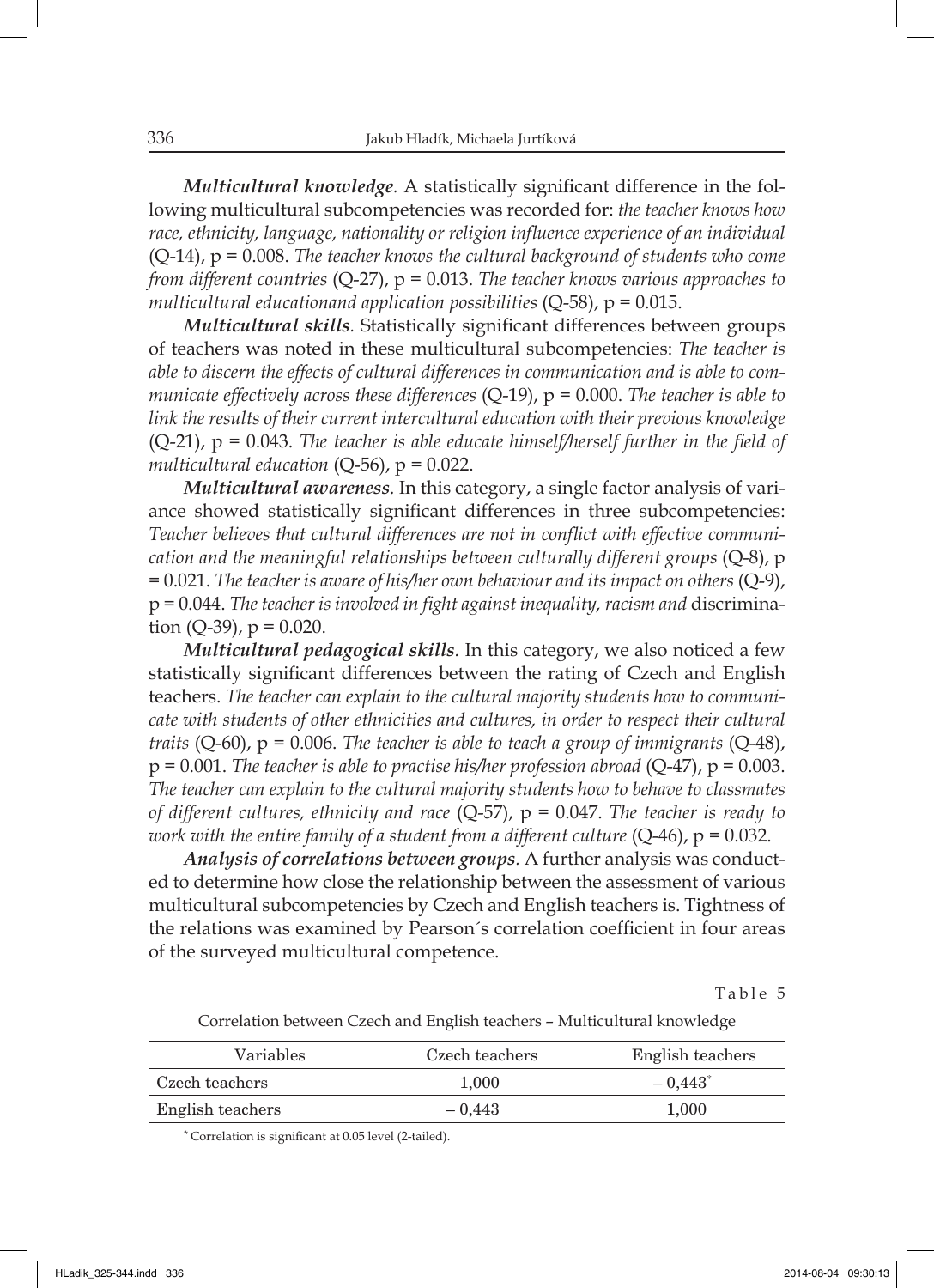The calculation of Pearson´s correlation coefficient indicates central tendency between Czech and English teachers in rating of relating subcompetencies in the area of the multicultural knowledge. However the dependency is negative. The higher rating (i.e. the assigned importance of multicultural subcompetencies) by one group, the lower rating by the other group.

Table 6

Correlation between Czech and English teachers – Multicultural skills

| <b>Variables</b> | Czech teachers | English teachers |
|------------------|----------------|------------------|
| Czech teachers   | 1.000          | $0.143*$         |
| English teachers | 0.143          | 1.000            |

\* Correlation is significant at 0.05 level (2-tailed).

Table 7

Correlation between Czech and English teachers – Multicultural awareness

| Variables        | Czech teachers | English teachers      |  |
|------------------|----------------|-----------------------|--|
| Czech teachers   | 1.000          | $-0.112$ <sup>*</sup> |  |
| English teachers | $-0.112$       | 1.000                 |  |

\* Correlation is signifi cant at 0.05 level (2-tailed).

Table 8

Correlation between Czech and English teachers – Multicultural pedagogical skills

| Variables        | Czech teachers | English teachers |
|------------------|----------------|------------------|
| Czech teachers   | 1.000          | $0.025*$         |
| English teachers | 0.025          | 1.000            |

\* Correlation is significant at 0.05 level (2-tailed).

In the other three monitored areas of multicultural competence, we noticed a very low correlation between the rating of Czech and English teachers. Both groups evaluated the importance of multicultural subcompetencies independently.

The research focused on the comparison of ratings of importance of multicultural subcompetencies between Czech and English teachers. The data were obtained using Q-methodology. The respondents  $(N = 16)$  ranked sixty multicultural subcompetencies to match the profile of Gaussian curve.

All four examined areas of multicultural competence were represented among the ten most important multicultural subcompetencies in Czech and English teachers (multicultural knowledge, multicultural awareness,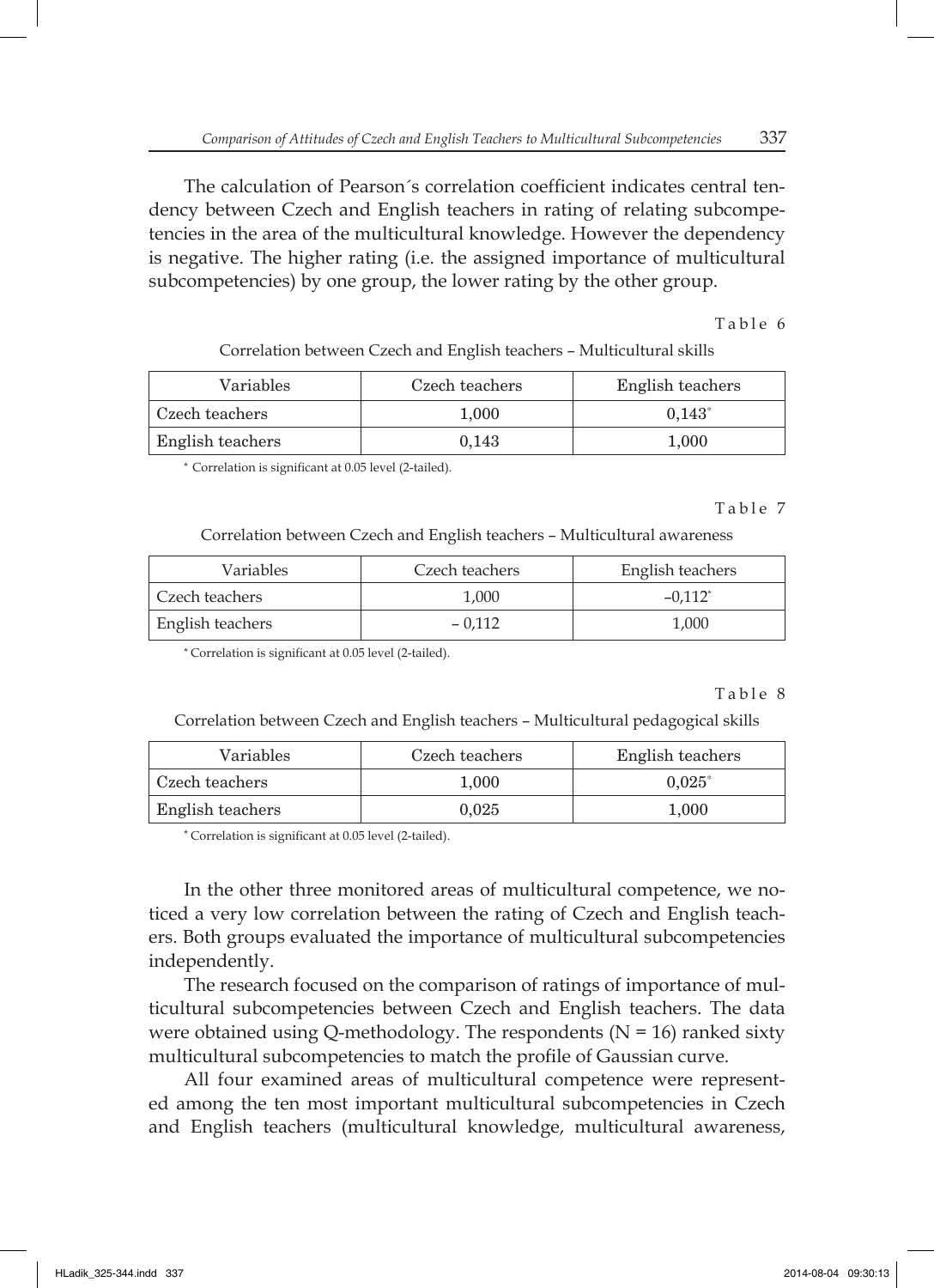multicultural skills, multicultural pedagogical skills). Subcompetencies related to multicultural knowledge, however, was recorded only once and in English teachers (7. – 9. position). Czech teachers do not give the importance to multicultural knowledge. Both groups agreed that the subcompetence *the ability of the teacher to create a positive social climate in class* belongs amongst the most important ones. This subcompetence does not bind exclusively to a multicultural class or to multicultural education. It can be understood as a universal competence of all teachers, regardless their multicultural situation. As for the importance of subcompetencies closely related to the multicultural reality of school, no consensus was found in the top ten positions between Czech and English teachers. In case of the ten least important multicultural subcompetencies, Czech and English teachers agreed on low importance of *knowledge and ways of identity development and an aculturation process of individuals belonging to disadvantaged groups* and *an ability to assign a student from very different cultural contexts someone who knows their culture and language.* Both Czech and English teachers agree that these two subcompetencies are of a very little importance.

Statistically significant differences in ratings among a group of Czech and English teachers have been reported in fourteen multicultural subcompetencies. In the case of multicultural knowledge, Czech teachers compared to their English colleagues, do not feel significance of knowledge related to multicultural influence determinants (race, ethnicity, language, nationality, religion) on individual's experience (Q-14,  $p = 0.008$  and Q-27,  $p =$ 0.013). The multicultural reality in Czech schools is very different from English schools. Czech teachers work in culturally and racially almost homogenous environment. They do not feel the need to get acquainted with how the anthropological and cultural concepts such as race, ethnicity, language, nationality and religion affect the pupil. An opposite tendency is seen in relation to knowledge of various approaches to multicultural education (Q-58, p = 0.015). English teachers do not view such knowledge as important as Czech teachers. Building knowledge of teachers in multicultural education belongs among the current trends in teacher education in the Czech Republic. Such knowledge takes the form of education of the majority of students "about minorities." English teachers do not teach a majority "about minorities" but they teach "with minorities." In other words English teachers do not teach "about" multicultural reality as Czech but "in" multicultural reality. Hence their opinion that theoretical knowledge of various approaches and concepts of multicultural education is not as important. Also in the area of multicultural skills, the teachers´ assessment was affected by different multicultural environment in which they teach. Due to the fact that Czech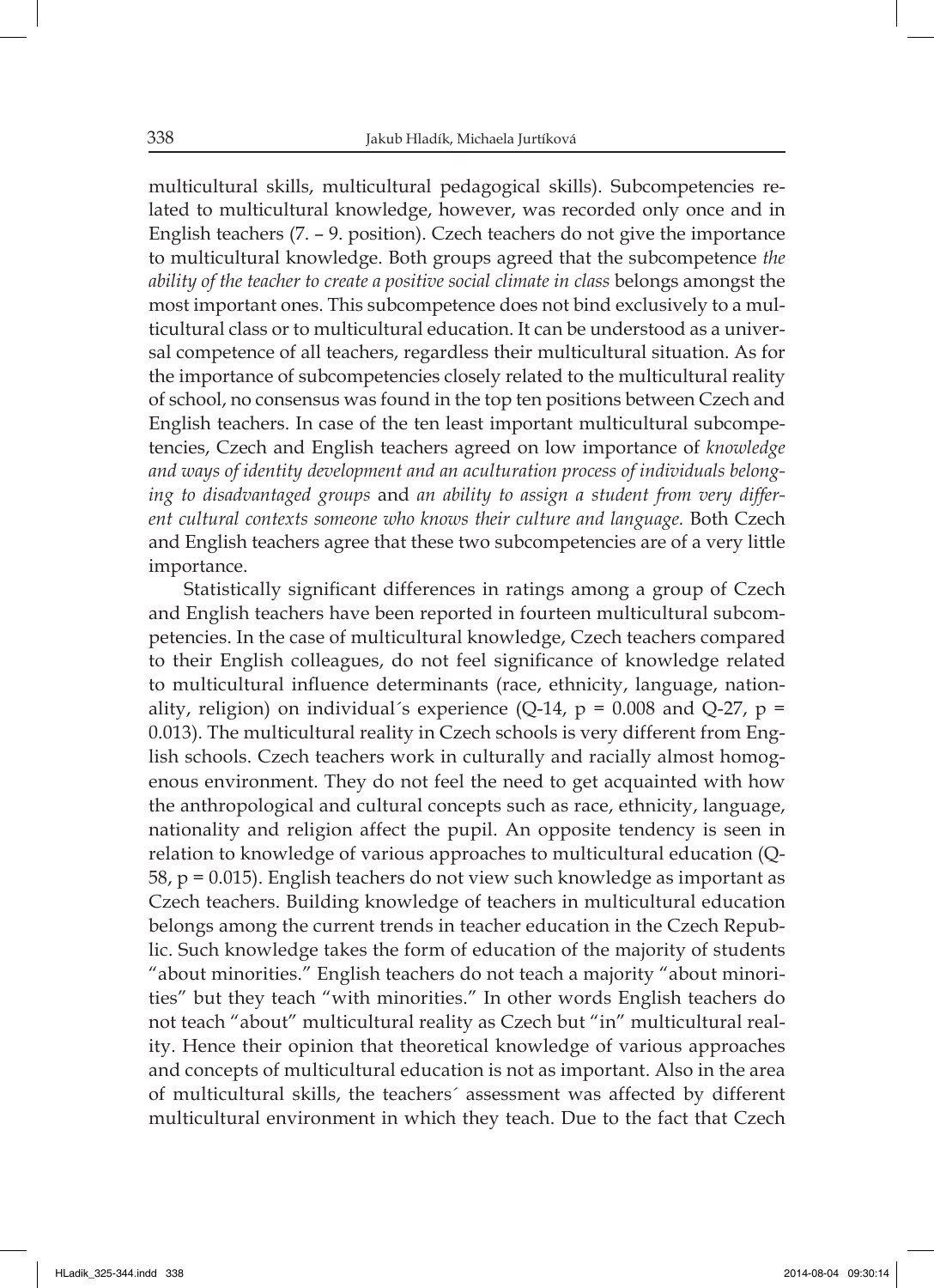teachers do not come in contact with pupils of different cultures as often as their English counterparts, they do not consider the ability of intercultural communication important (Q-19,  $p = 0.000$ ). The skills related to their own intercultural learning and education in the field of multicultural education however are seen more important by Czech teachers than by English teachers (Q-27,  $p = 0.043$  and Q-56,  $p = 0.022$ ). The tendency of Czech teachers to prepare for a greater cultural pluralism in Czech education based on migration forecasts can be detected.

An analysis of correlations in the three areas of multicultural competence (multicultural skills, multicultural areness, multicultura pedagogical skills) did not show a significant correlation in the evaluation of multicultural subcompetencies by Czech and English teachers. In the case of multicultural knowledge, a medium dependence  $(r = -0.443)$  between the groups was demonstrated. It is a negative dependence. The knowledge that Czech teachers consider important, is considered unimportant by English teachers and vice versa. The following table shows the difference in perception of the importance of individual subcompetencies in this category.

Table 9

|                                                                                                                                  | Average rating |                     |
|----------------------------------------------------------------------------------------------------------------------------------|----------------|---------------------|
| Q-type                                                                                                                           | Czech teachers | English<br>teachers |
| Q-58 Knows various approaches to multicultural<br>education and their application possibilities<br>in school and education.      | 6,13           | 3,25                |
| Q-59 Knows the goals, methods, teaching<br>materials and curriculum needed for the<br>implementation of multicultural education. | 6,00           | 3,75                |
| Q-11 Is informed of changes that may occur in<br>the values and behaviour of individuals.                                        | 4,38           | 3,00                |
| Q-54 Knows the basic concepts of multicultural<br>education (ohnic group, ethnicity, nation,<br>minority, racism etc.)           | 4,50           | 4,13                |
| Q-53 Knows the theoretical concepts related to<br>ethnic and racial issues.                                                      | 3,75           | 6.50                |
| Q-27 Knows the cultural background of students<br>who come from different countries.                                             | 4,00           | 6,26                |
| Q-14 Knows how race, ethnicity, language,<br>nationality, or religion influence experience<br>of an individual.                  | 3,25           | 6,13                |

The difference between Czech and English teachers in attitude to multicultural knowledge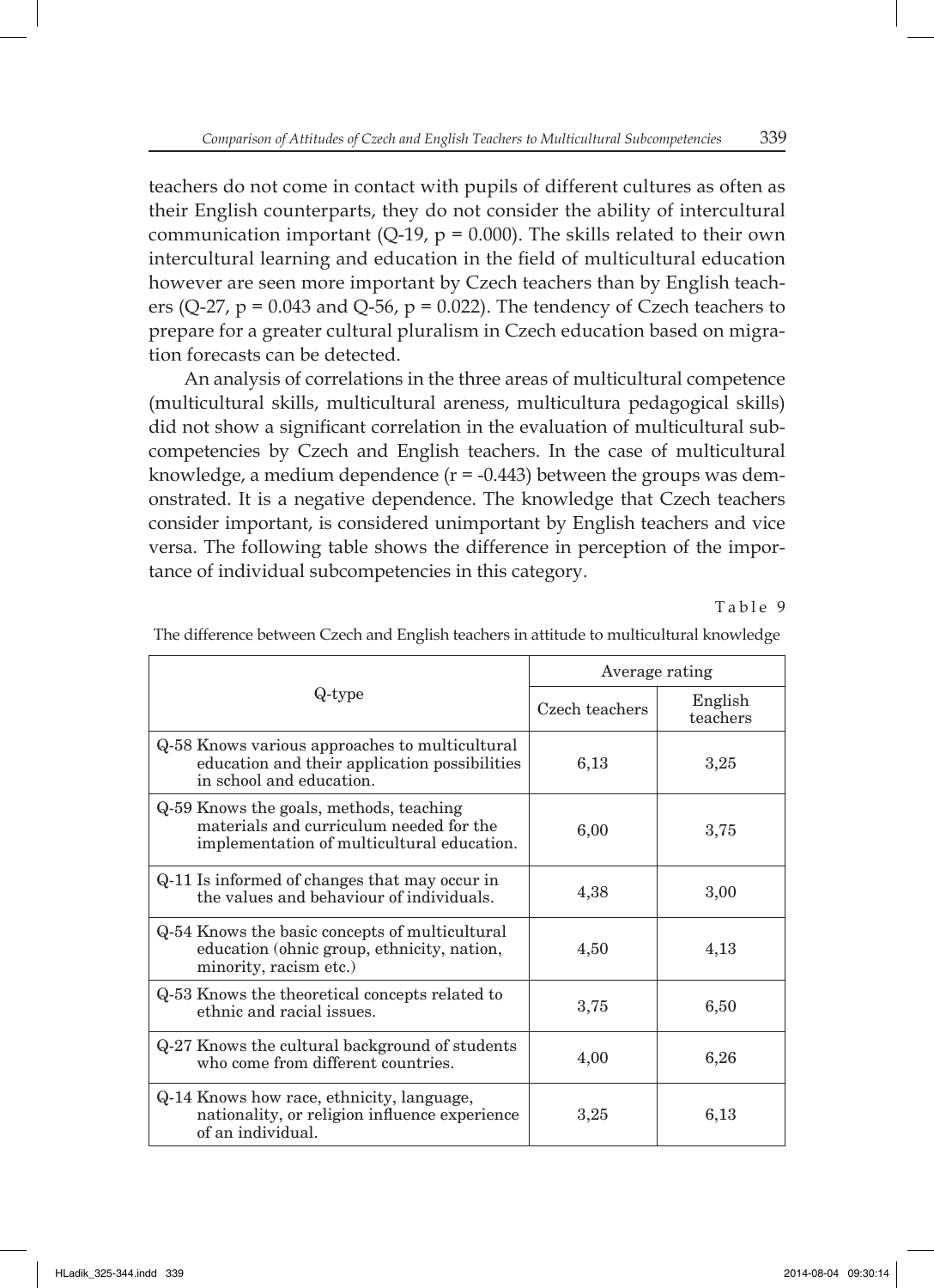| Q-55 Manifests didactic skills for the<br>implementation of multicultural education.                                                      | 4,00    | 5,75 |
|-------------------------------------------------------------------------------------------------------------------------------------------|---------|------|
| Q-10 Has knowledge of different cultures (e.g.<br>history, traditions, values and customs).                                               | 4,63    | 5,50 |
| Q-17 Knows the differences between various<br>groups and sees the importance of<br>understanding equality and oppression.                 | 5,00    | 5,50 |
| Q-12 Has knowledge of how cultural<br>differences affect verbal and nonverbal<br>communication.                                           | 3,75    | 5,00 |
| Q-15 Knows the characteristics of different<br>cultures and knows how to pass on such<br>knowledge.                                       | $3.5\,$ | 4,63 |
| Q-16 Knows the ways of developing identity<br>and aculturation process of individuals<br>belonging to culturally disadvantaged<br>groups. | 3,25    | 3,63 |

The knowledge of multicultural education that Czech teachers prefer is rather of a psychodidactic aspect. The knowledge of environmental and external influences on the educational process conditions is not regarded so important by Czech teachers. An opposite tendency has been recorded in English teachers.

It should be noted that there are limits to the research probe carried out. The research sample is not large ( $N = 16$ ). For this very reason we do not wish to generalise the results and we only apply them to the research sample. The results are to serve as a springboard for further international comparative analysis in the area of multicultural competence.

Another limiting factor is the definitions of multicultural subcompetence, their number and division into four areas. Their selection and divison is based on specialised literature and authors´ own experience as they teach multicultural education at a university. A standardised set of multicultural subcompetencies is still needed in the Czech Republic which would make futute research in this area easier.

# **Conclusion**

Comparative studies focusing on comparing the levels of multicultural competence, its construction or a modelling method are currently missing in the Czech Republic.The research probe is to contribute to the knowledge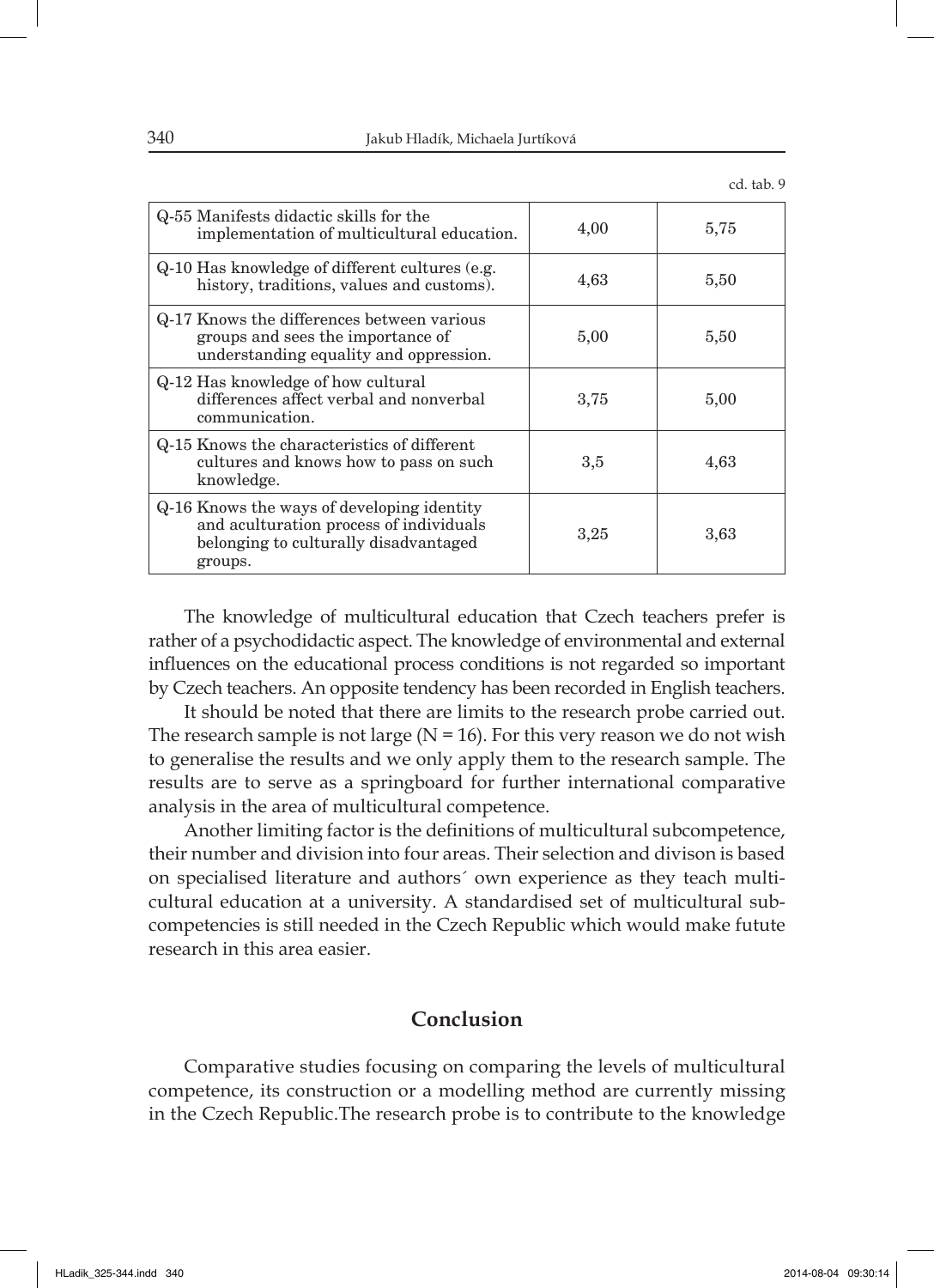in this area. The Czech education has not yet been confronted with multicultural reality as education in the UK. Multicultural education in both countries has a different form. Despite the different situation in both countries several similar views on multicultural subcommpetences have been found.

International comparative research in the field of multicultural education is rather significant for Czech pedagogy. The results of comparative analyses based on empirical investigations are essential for understanding multicultural educational processes. Such studies should form a part of a systematic and comprehensive research in the field of multicultural education and multicultural competence.

#### **BIBLIOGRAPHY**

- Byram M., *Teaching and assessing intercultural communicative competence*, Multilingual Matters, Clevedon 1987.
- Chen G.M., Starosta W.J., *Intercultural Communication Competence: A Synthesis*, Communication Yearbook, 1996, 19.
- Chráska M., *Metody pedagogického výzkumu*, Grada, Praha 2007.
- Collier M.J., *Cultural and intercultural communication competence: Current approaches and directions for future research*, International Journal of Intercultural Relatio, 1989, 13.
- Deardorff D.K., *Identification and Assessment of Intercultural Competence as a Student Outcome of Internationalization*, Journal of Studies in International Education, 2006, 3.
- Fantini A.E., *A Central Concern: Developing Intercultural Competence*, SIT Occasional Papers Series Addressing Intercultural Education, Training and Service, Spring 2000, http:// citeseerx.ist.psu.edu/viewdoc/download?doi=10.1.1.117.8512&rep=rep1&type=pdf #page=33
- Hladík J., *Konstrukce a modely multikulturních kompetencí*, Pedagogická orientace, 2010, 20 (4), 26.
- Kerlinger F.N., Z*áklady výzkumu chování*, Academia, Praha 1972.
- Koester J., Olebe M., *The behavioral assessment scale for intercultural communication effectives*, International Journal of Intercultural Relations, 1989, 12.
- Ponterotto J.G., Baluch S., Greig T., Rivera L., *Teacher multicultural attitude survey*, Educational and Psychology Measurement, 1998, 58 (6).
- Pope R.L., Reynolds A.L., *Student affairs core competencies: Integrating multicultural awareness, knowledge, and skills*, Journal of College Student Development, 1997, (3).
- Pope R.L., Reynolds A.L., Mueller J.A., *Multicultural competence in student affairs*, Jossey-Bass, San Francisco 2004.
- Sue D.W. et al., *Multicultural Counseling Competencies and Standards: A Call to the Profession*, Journal of Counseling and Development, 1992, (70).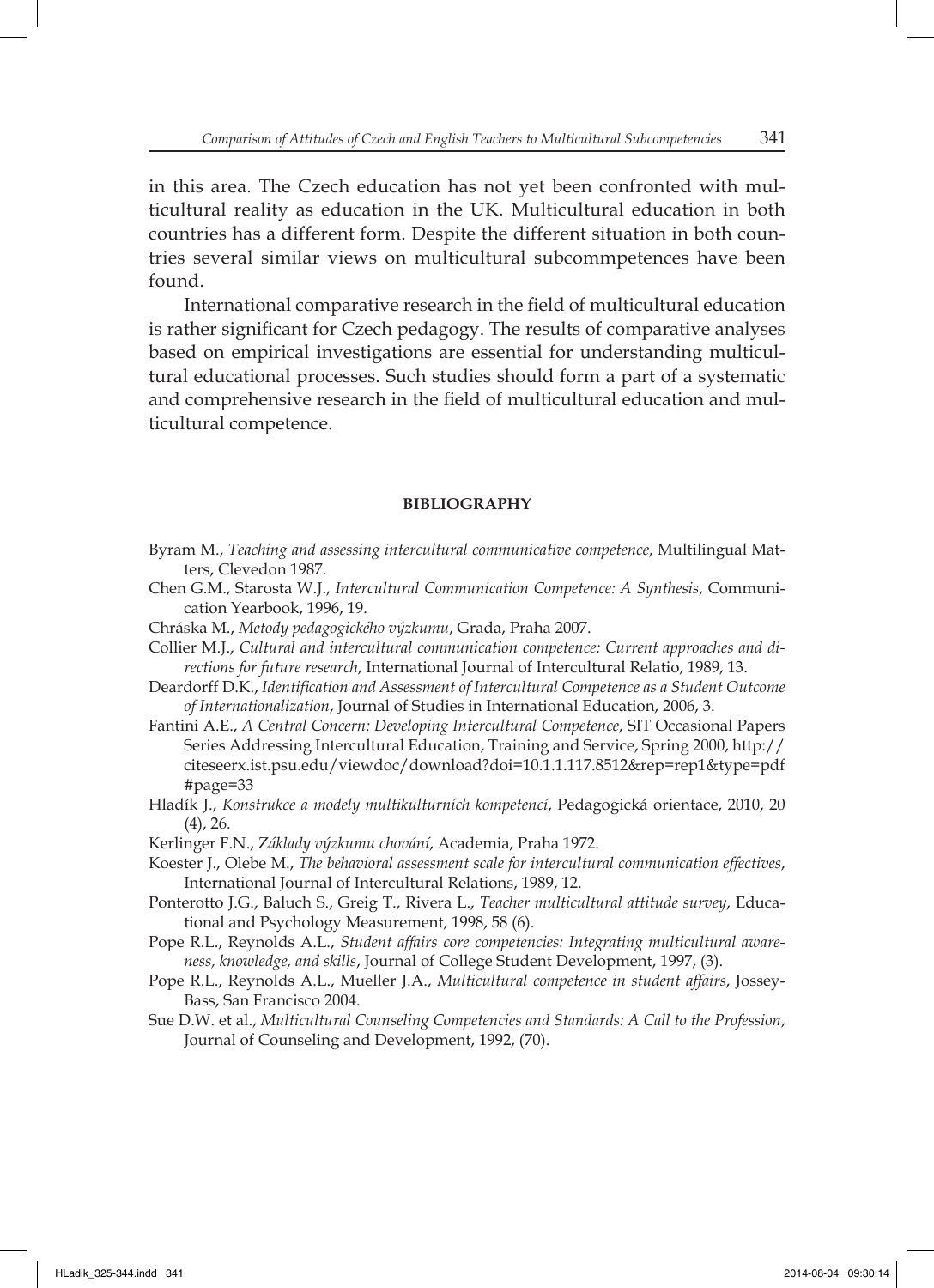# **Appendix**

List of Q types

| Q types                                                                                                                                                                          |
|----------------------------------------------------------------------------------------------------------------------------------------------------------------------------------|
| The teacher believes that cultural differences are significant and learning<br>$Q-1$<br>about people who are culturally diverse is necessary and beneficial. (MA)*               |
| The teacher is willing to see cultural diversity as necessary and important for<br>$Q-2$<br>their professional growth. (MA)                                                      |
| The teacher is aware of the need to fight for social justice. (MA)<br>$Q-3$                                                                                                      |
| The teacher is aware of their own cultural roots. (MA)<br>Q-4                                                                                                                    |
| Q-5 The teacher is willing to change their own values, beliefs and prejudices. (MA)                                                                                              |
| Q-6 The teacher is open to changes and he/she believes that changes can be<br>beneficial. (MA)                                                                                   |
| Q-7 The teacher accepts different world views and opinions and is willing to admit<br>that his/her own point of view may not be the only and correct one. (MA)                   |
| Q-8 The teacher believes that cultural differences are not in conflict with effective<br>communication and meaningful relationships between culturally different<br>groups. (MA) |
| Q-9 The teacher is aware of his/her own behaviour and its impact on others. (MA)                                                                                                 |
| Q-10 The teacher has knowledge of different cultures (e.g. history, traditions,<br>values and customs). (Mk)                                                                     |
| Q-11 The teacher is informed about changes that may occur in the values and<br>behaviour of individuals. (Mk)                                                                    |
| Q-12 The teacher has the knowledge of how cultural differences affect verbal and<br>nonverbal communication. (MK)                                                                |
| Q-13 The teacher is able to communicate verbally and nonverbally with children of<br>different cultures. (MS)                                                                    |
| Q-14 The teacher knows how race, ethnicity, language, nationality or religion<br>influence experience of an individual. (MK)                                                     |
| Q-15 The teacher knows the characteristics of different cultures and knows how to<br>pass on such knowledge. (MK)                                                                |
| Q-16 The teacher knows the ways of developing identity and aculturation process of<br>individuals belonging to the culturally disadvantaged groups. (MK)                         |
| Q-17 The teacher knows the differences between various groups and sees the<br>importance of understanding equality and oppression. (MK)                                          |
| Q-18 The teacher is able to identify cultural differences and openly discuss about<br>them. (MS)                                                                                 |
| Q-19 The teacher is able to discern the effects of cultural differences in<br>communication and is able to communicate effectively across these<br>differences. (MS)             |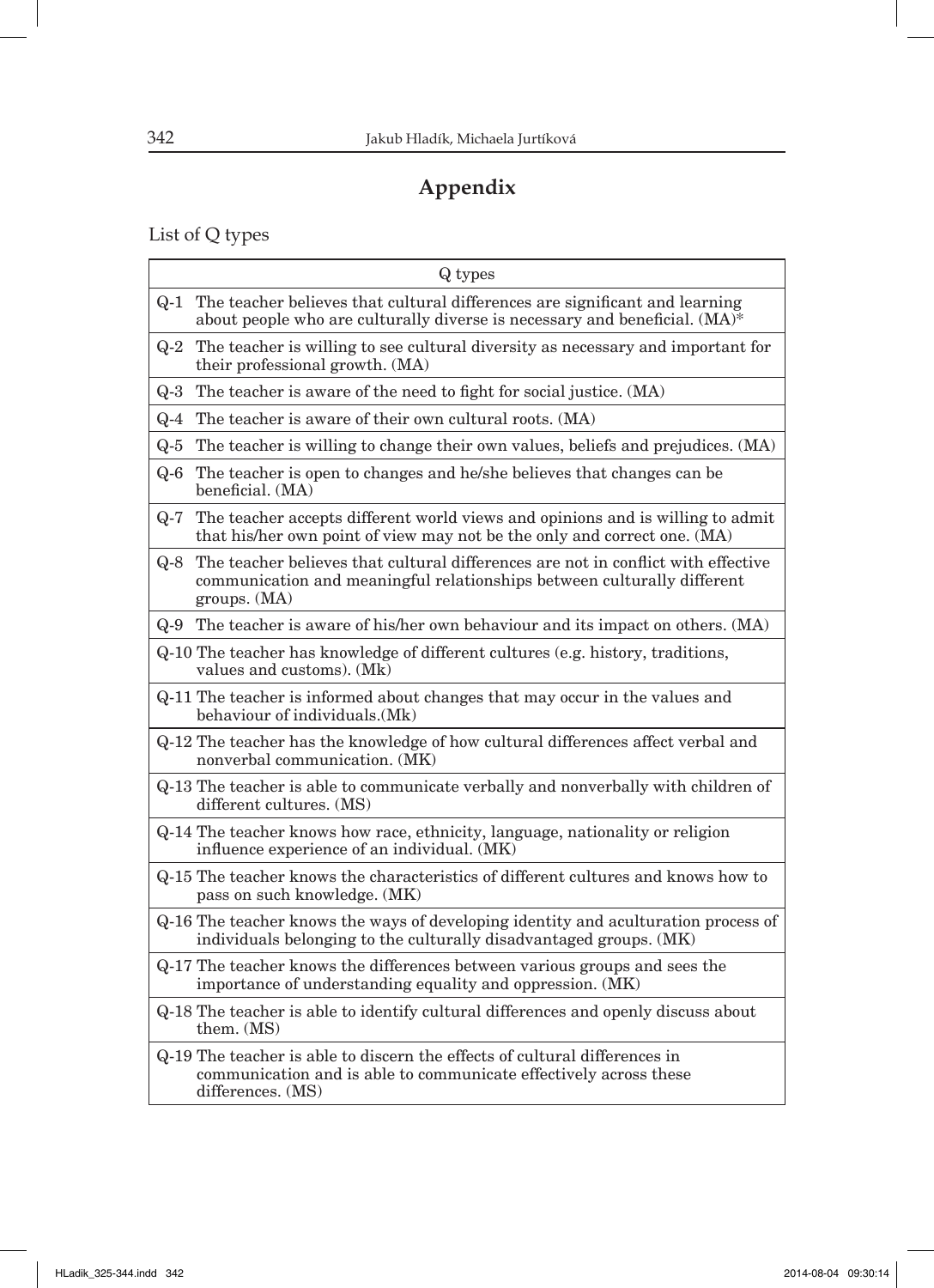- Q-20 The teacher capable of making a serious contact with culturally different individuals. (MS)
- Q-21 The teacher is able to link the results of their current intercultural education with their previous knowledge. (MS)
- Q-22 The teacher is able to gain trust and respect of culturally diverse individuals. (MS)
- Q-23 The teacher is able to precisely define his/her own multicultural skills, their level and potential for development. (MS)
- Q-24 The teacher is capable of differentiating between individual differences, cultural differences and universal similarities of individuals. (MS)

Q-25 The teacher is aware of how his/her own values might affect students.(MA)

- Q-26 The teacher is able to appreciate and respect the diverse cultures of students. (MS)
- Q-27 The teacher knows the cultural background of students who come from different countries. (MK)
- Q-28 The teacher sees the differences between him/her and the students from other cultures as natural. (MA)
- Q-29 In the case of significant cultural differences among students the teacher is able to allocate the student someone who knows the specifics of their culture and language. (MPS)
- Q-30 The teacher takes into account the distinct cultural characteristics of students in class. (MPS)
- Q-31 The teacher is able to utilise their knowledge of student´s culture in the multicultural classroom. (MPS)
- Q-32 The teacher knows how to approach teaching in a multicultural classroom. (MPS)
- Q-33 The teacher is aware that school success of students from different countries can vary greatly. (MPS)

Q-34 The teacher is aware of factors infl uencing students´ adaptation to a new culture. (MPS)

- Q-35 The teacher can help students with problems that occur during adaptation to a new culture. (MPS)
- Q-36 The teacher is able to use a learning style and methods to meet the needs of a multicultural classroom. (MPS)
- Q-37 The teacher employs teaching strategies which support the identity development in students from different cultures. (MPS)
- Q-38 The teacher is able to recognise a possible conflict arising between him/her and the students of different cultures.(MS)

Q-39 The teacher is involved in the fight against inequality, racism and discrimination. (MA)

Q-40 The teacher is able to create a positive social climate in the class. (MPS)

Q-41 The teacher relates well with students of different ethinicity. (MPS)

Q-42 The teacher can positively affect students´ attitudes towards multicultural society. (MPS)